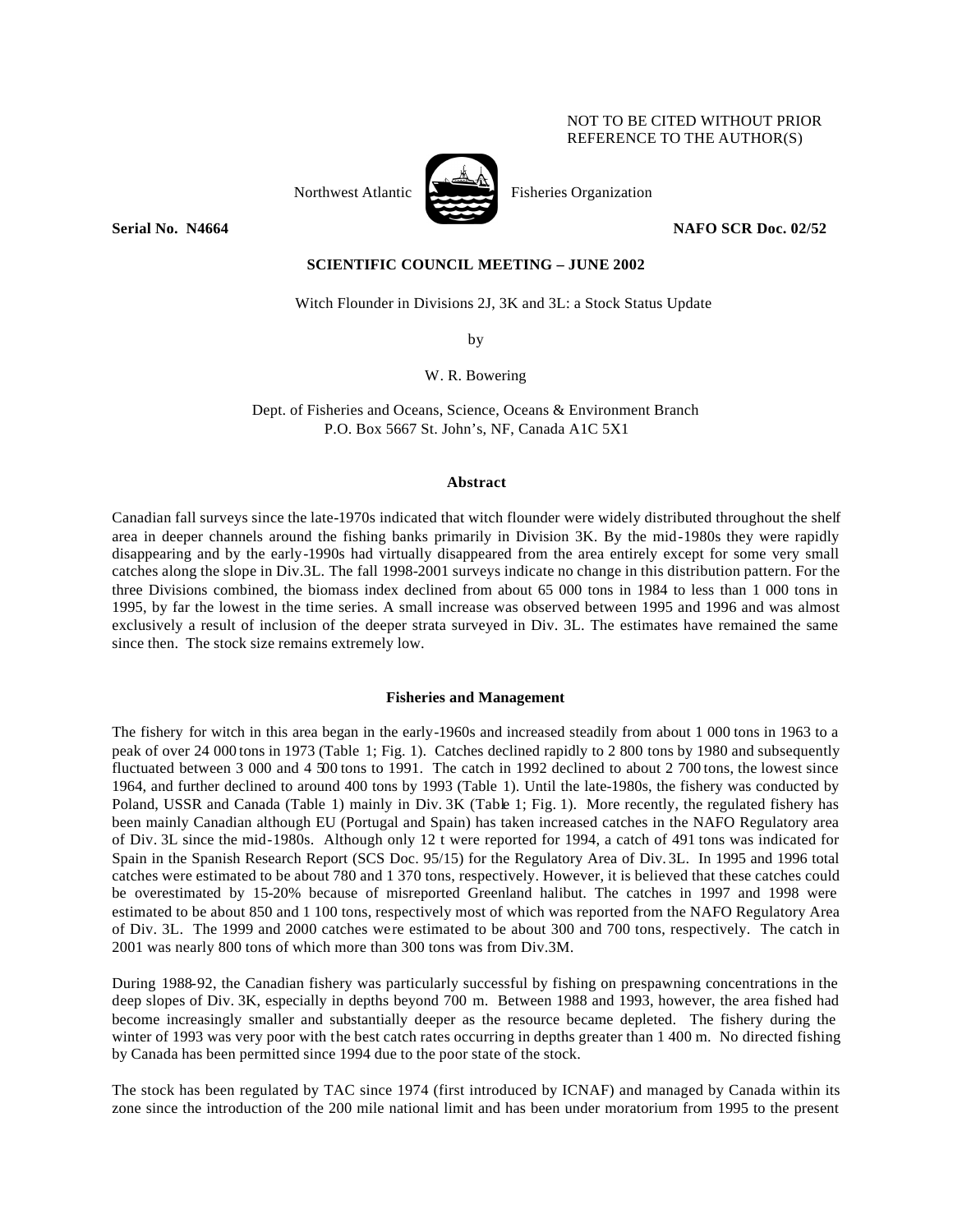(Fig. 1). Because of the poor state of the stock, the NAFO Fisheries Commission agreed to extend the moratorium to the NAFO Regulatory Area in 1998 and has continued to 2003.

#### **Canadian Research Vessel Surveys**

#### *Distribution*

Changes in spatial distribution patterns of witch flounder over the 20-year history of the surveys from 1978-97 were presented in the previous assessment as graphical distribution maps (SCR Doc. 98/64). Survey distribution data from the late-1970s and early-1980s indicated that witch flounder were widely distributed throughout the shelf area in deeper channels around the fishing banks primarily in Div. 3K. By the mid-1980s, however, they were rapidly disappearing and by the early-1990s had virtually disappeared from the area entirely except for some very small catches along the slope and more to the southern area. They now appear to be located only along the deep continental slope area, especially in Division 3L both inside and outside the Canadian 200-mile fishery zone. The results from the fall surveys over the past several years (see Bowering 1998; 1999; 2000; 2001) confirm this distribution pattern remains as indicated by the 2001 survey results in Fig.2.

#### *Biomass and Abundance Indices*

Stratified-random research vessel surveys have been conducted in the fall in Div. 2J, 3K and 3L since 1977, 1978 and 1981, respectively. As indicated above, up until 1994, the surveys were conducted using an *Engel* 145' highrise groundfish trawl whereas the 1995-2001 surveys were carried out with a much more efficient *Campelen 1800* shrimp trawl. All data presented here are now in *Campelen 1800* trawl catch equivalents for 1977-94 with the actual data for 1995-2001.

For Div. 2J, biomass estimates ranged from as high as 5,900 t in 1986 to a low of less than 300 tons in 1995 with only marginal increases since then with the 2000 estimate still only 500 tons (Table 2; Fig. 3). The estimate of 210 tons in 2001 is the lowest observed.

In Div. 3K, during 1979-85, there was a period of relative stability where most annual biomass estimates were near 50 000 tons (Table 3; Fig. 3). Since that time estimates have declined considerably to less than 200 tons in 1995, the lowest in the time series. Estimates increased slightly after 1995 ranging from 900-1 400 tons between 1996-2001 (Table 3; Fig. 3).

For Div. 3L, biomass estimates varied generally between 7 000 and 10 000 tons from 1983 to 1990 but declined rapidly since then to a low of less than 400 tons in 1995 (Table 4; Fig. 3). The 1996 estimate increased to nearly 1 800 tons, however, more than half this estimate was based on the inclusion of deepwater strata (at depths of 732-1 097 m) that weren't surveyed previously (Table 4). The 1997 estimate then declined to 1 100 tons although there was equal coverage to that of 1996 with 70% of the estimate attributed to the deeper strata. The 1998 estimate was similar to 1996 with more than half being attributed also to the inclusion of the new deeper strata. The 1999 estimate of about 800 tons is the lowest since the extension of the survey coverage to deeper water in 1996 with about 30% of the estimate accounted for by the new deep strata (Table 4; Fig. 3). Little change occurred in the 2000 and 2001 surveys, however, the biomass and abundance in the deeper strata appear to have been declining since 1996 and contributed little to the survey estimates of the past 2 years (Table 4).

The abundance indices followed similar trends as biomass and are shown in Tables 5-7 for Div. 2J, 3K and 3L, respectively and illustrated in Fig. 3 by Division and Fig. 4; Table 9 for the divisions combined.

For the three Divisions combined, there has been a very steady and rather systematic decline in the biomass index from about 65 000 tons in 1984 to less than 1 000 tons in 1995, by far the lowest in the time series (Fig. 4; Table 8). Although there was a small increase between 1995 and 1996 there has been little change since then. The current level of stock size is extremely low.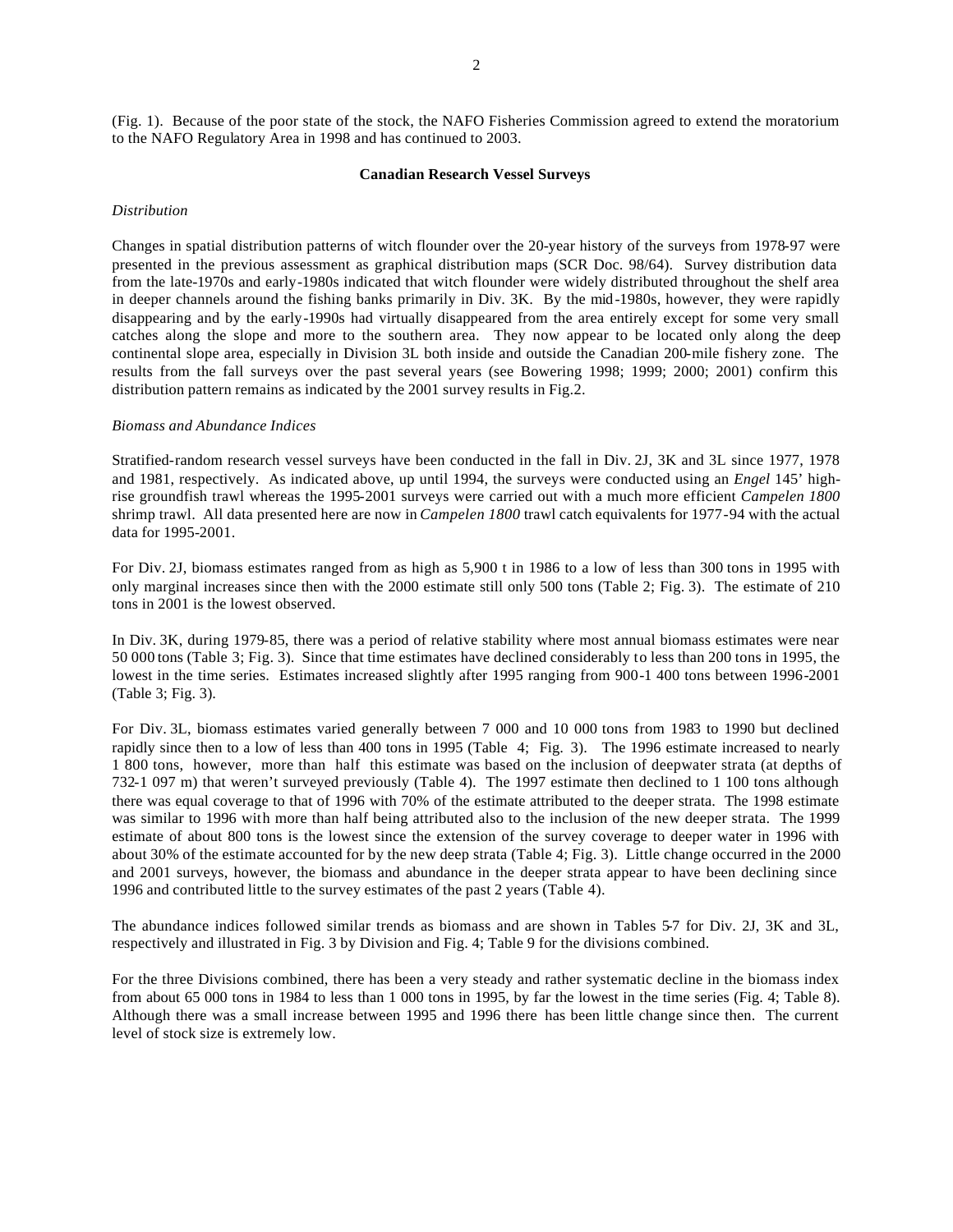## **Current Status**

The stock remains at an extremely low level with current indices of stock size based on survey trends at about 5% of the average of the early-1980s when the stock was considered at a reasonably healthy level.

## **References**

- Bowering, W.R. 1998. Changes in Distribution and Trends in Stock Size of the Witch Flounder Resource in Divisions 2J, 3K and 3L. NAFO SCR Doc. 98/64, Ser. No. N3056: 16p.
- Bowering, W.R. 1999. Distribution and Abundance of Witch Flounder in Divisions 2J, 3K and 3L. NAFO SCR Doc. 99/35, Ser. No. N4093: 14p.

Bowering, W.R. 2000. Stock status update of witch flounder in Divisions 2J, 3K and 3L. NAFO SCR Doc. 00/13.

Bowering, W.R. 2001. An update of the Distribution and Population Trends of witch flounder in Divisions 2J, 3K and 3L. NAFO SCR Doc. 01/64, Ser. No. N4442: 14p.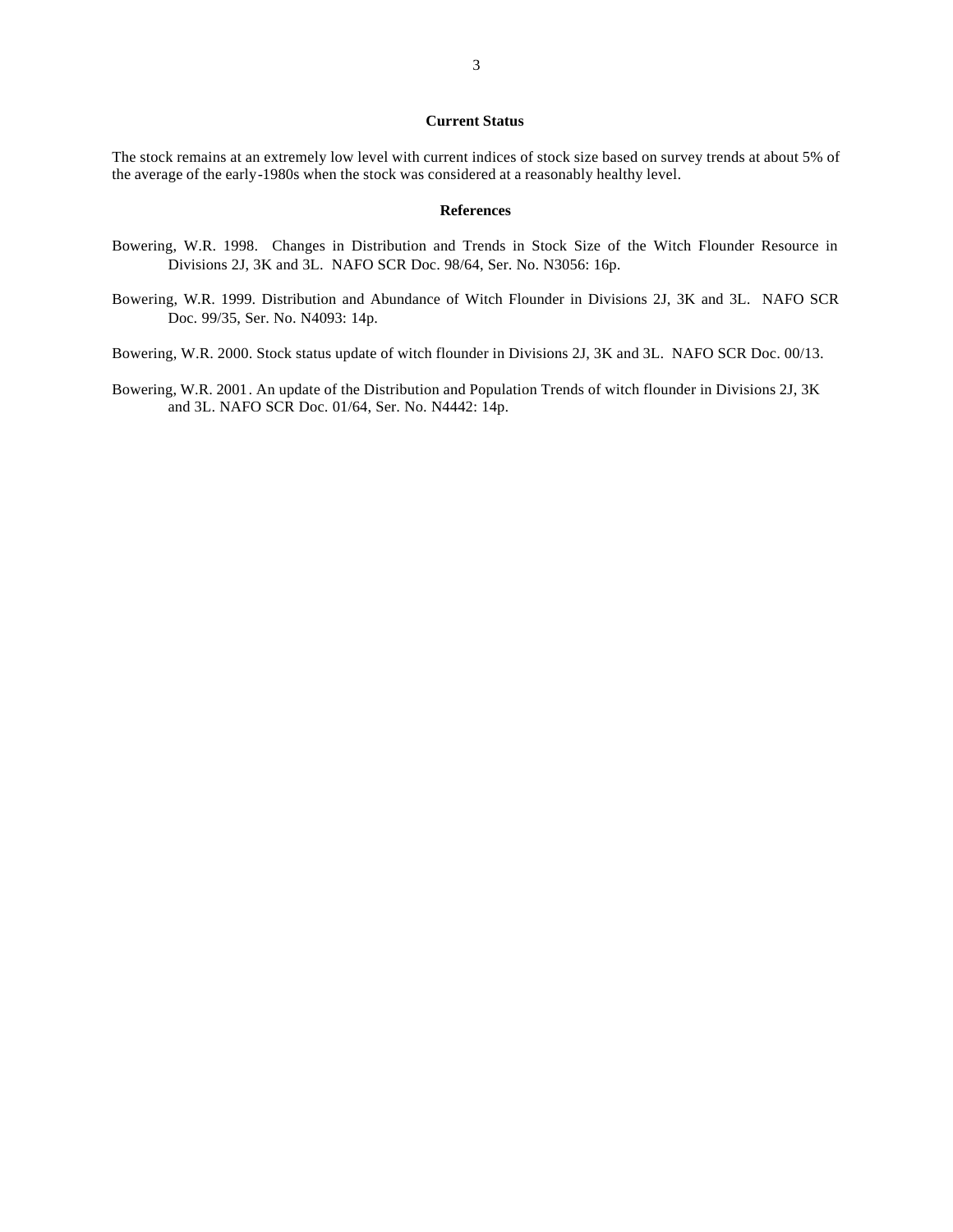Table 1. Catch statistics by country of witch flounder in Div. 2K, 3K and 3L during 1963-2001. In 1998-2001, some portions of the "Others" catch are from Div.3M.

| Year                     | Canada         | Fed. Rep.        | German                                                                          | Poland | $\ensuremath{\mathsf{USSR}}\xspace$ | UK               | Others           | Total |
|--------------------------|----------------|------------------|---------------------------------------------------------------------------------|--------|-------------------------------------|------------------|------------------|-------|
|                          |                | Germany          | Dem. Rep.                                                                       |        | Russia                              |                  |                  |       |
| 1963                     | 17             | 3                | $\boldsymbol{0}$                                                                | 259    | 89                                  | $\boldsymbol{7}$ | 570              | 945   |
| 1964                     | 103            | $\mathbf{0}$     | $\mathbf{0}$                                                                    | 752    | 164                                 | 24               | $\mathbf{1}$     | 1044  |
| 1965                     | 128            | 29               | $\mathbf{0}$                                                                    | 1876   | 2056                                | 58               | $\mathbf{0}$     | 4147  |
| 1966                     | 187            | 9                | 1045                                                                            | 559    | 1868                                | 29               | $\mathbf{0}$     | 3697  |
| 1967                     | 901            | $\boldsymbol{0}$ | 332                                                                             | 926    | 1933                                | 9                | $\mathbf{0}$     | 4101  |
| 1968                     | 446            | $\mathbf{0}$     | 358                                                                             | 1990   | 7834                                | 33               | 5                | 10666 |
| 1969                     | 1355           | $\mathbf{0}$     | 546                                                                             | 957    | 9726                                | $\mathbf{1}$     | $\mathbf{0}$     | 12585 |
| 1970                     | 4020           | $\mathbf{0}$     | 508                                                                             | 3566   | 9934                                | $\overline{0}$   | $\overline{c}$   | 18030 |
| 1971                     | 8030           | 75               | 508                                                                             | 5404   | 2018                                | 9                | 9                | 16053 |
| 1972                     | 5520           | 6                | 648                                                                             | 4013   | 7016                                | 225              | $\mathbf{0}$     | 17428 |
| 1973                     | 3761           | 1348             | 2327                                                                            | 11802  | 2834                                | 258              | 2031             | 24361 |
| 1974                     | 1868           | 1082             | 272                                                                             | 5302   | 6917                                | 29               | 493              | 15963 |
| 1975                     | 1352           | 446              | 374                                                                             | 4583   | 4763                                | $\boldsymbol{0}$ | 687              | 12205 |
| 1976                     | 2081           | 606              | 110                                                                             | 3828   | 3022                                | 3                | 975              | 10625 |
| 1977                     | 4371           | 300              | 203                                                                             | 3052   | 392                                 | $\mathbf{0}$     | $\boldsymbol{0}$ | 8318  |
| 1978                     | 1979           | 23               | 58                                                                              | 3490   | 1345                                | $\mathbf{1}$     | 8                | 6904  |
| 1979                     | 1392           | $\boldsymbol{0}$ | 22                                                                              | 1855   | 150                                 | 22               | 656              | 4097  |
| 1980                     | 1459           | $\mathbf{0}$     | 16                                                                              | 1235   | 45                                  | $\mathbf{0}$     | 68               | 2823  |
| 1981                     | 2661           | $\mathbf{0}$     | 32                                                                              | 1385   | 85                                  | $\mathbf{0}$     | 31               | 4194  |
| 1982                     | 1206           | $\mathbf{0}$     | $\overline{\mathbf{4}}$                                                         | 1151   | 552                                 | $\overline{0}$   | 68               | 2981  |
| 1983                     | 1483           | $\boldsymbol{0}$ | 50                                                                              | 1005   | 516                                 | $\mathbf{0}$     | 34               | 3088  |
| 1984                     | 2077           | $\boldsymbol{0}$ | 27                                                                              | 1617   | 1000                                | $\overline{c}$   | 85               | 4808  |
| 1985                     | 1305           | 26               | 33                                                                              | 565    | 1006                                | L,               | 68               | 3003  |
| 1986                     | 1199           | $\overline{c}$   | $\tau$                                                                          | 3      | 21                                  |                  | 2684             | 3916  |
| 1987                     | 854            | L,               | 56                                                                              | 765    | 1057                                |                  | 1743             | 4475  |
| 1988                     | 3270           |                  | 10                                                                              | 760    | $\overline{4}$                      |                  | 110              | 4154  |
| 1989                     | 4059           |                  | $\overline{\mathcal{L}}$                                                        | 691    | 5                                   |                  | 147              | 4906  |
| 1990                     | 3271           |                  |                                                                                 |        | L.                                  | L,               | 696              | 3967  |
| 1991                     | 2805           |                  |                                                                                 |        |                                     | $\mathbf{1}$     | 1208             | 4014  |
| 1992                     | 1736           | 5                |                                                                                 |        |                                     | $\overline{c}$   | 954              | 2697  |
| 1993                     | 343            |                  |                                                                                 |        |                                     | L                | 59               | 402   |
| 1994                     | 12             |                  |                                                                                 |        |                                     |                  | $491^\circ$      | 503   |
| 1995                     | $\tau$         |                  |                                                                                 |        |                                     | L,               | 777              | 784   |
| 1996                     | 11             |                  |                                                                                 |        |                                     |                  | 1371             | 1382  |
| 1997                     | 8              |                  |                                                                                 |        |                                     |                  | 847              | 855   |
| 1998                     | ä,             |                  |                                                                                 |        | $\overline{c}$                      |                  | 1113             | 1115  |
| 1999                     | $\overline{c}$ |                  |                                                                                 |        | 20                                  |                  | 278              | 300   |
| 2000                     | 85             |                  |                                                                                 |        | 6                                   |                  | 578              | 669   |
| 2001                     | 161            |                  |                                                                                 |        | 31                                  |                  | 605              | 797   |
| <sup>a</sup> Provisional |                |                  |                                                                                 |        |                                     |                  |                  |       |
|                          |                |                  | $^{b}$ Estimated. In 2001, 324 tons are estimated for Division 3M.              |        |                                     |                  |                  |       |
| Spain (SCS Doc. 95/15)   |                |                  |                                                                                 |        |                                     |                  |                  |       |
|                          |                |                  | <sup>d</sup> Since 1985 the "Others" category is mainly comprised of EU catches |        |                                     |                  |                  |       |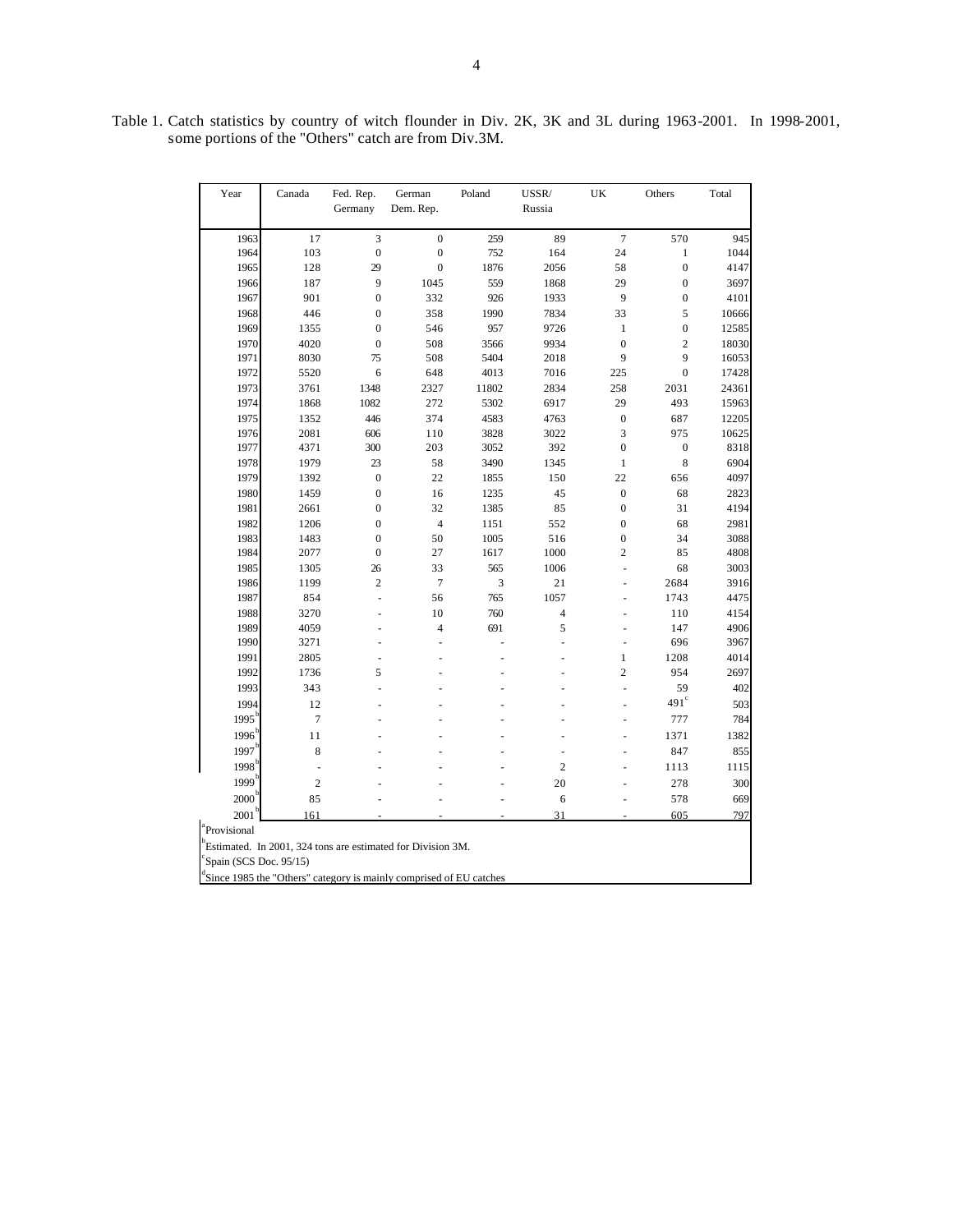| Year        |                   |                   |         | 1977         | 1978     | 1979     | 1980           | 1981     | 1982 | 1983     | 1984        | 1985         | 1986        | 1987        | 1988 | 1990         | 1991     | 1992           | 1993       | 1994           | 1995     | 1996           | 1997     | 1998     | 1999         | 2000           | 2001           |
|-------------|-------------------|-------------------|---------|--------------|----------|----------|----------------|----------|------|----------|-------------|--------------|-------------|-------------|------|--------------|----------|----------------|------------|----------------|----------|----------------|----------|----------|--------------|----------------|----------------|
| Depth Range | Old Stratum       | New Stratum       | Stratum |              |          |          |                |          |      |          |             |              |             |             |      |              |          |                |            |                |          |                |          |          |              |                |                |
|             | Area (sq. n. mi.) | Area (sq. n. mi.) |         |              |          |          |                |          |      |          |             |              |             |             |      |              |          |                |            |                |          |                |          |          |              |                |                |
| $101 - 200$ | 1427              | 633               | 201     | $\mathbf{0}$ | 0        | $\theta$ | $\overline{0}$ | $\theta$ | 0    | $\theta$ | 61          | 0            | 0           | $\mathbf 0$ | 0    | $\mathbf{0}$ | $\theta$ | $\Omega$       | $\theta$   | $\mathbf 0$    |          | $\mathbf{0}$   | $\theta$ | 0        | $\mathbf 0$  | $\theta$       | $\Omega$       |
|             | 1823              | 1594              | 205     | 0            | n        | 0        | 0              | 0        | 11   | n        | 0           | n            | n           | 0           | 0    | n            | 0        | n              | 0          | n              |          | 0              | $\Omega$ | 0        | 0            | 0              | -n.            |
|             | 2582              | 1870              | 206     | 114          | 0        | 0        | $\mathbf 0$    | $\theta$ | 37   | 0        | 0           | 0            | $\theta$    | 0           | 0    | 0            | 0        | n              | $\theta$   | 0              | $\theta$ | $\theta$       | 0        | 0        | $\mathbf 0$  | $\bf{0}$       | $\Omega$       |
|             | 2246              | 2264              | 207     | 0            | $\Omega$ | 0        | $\overline{0}$ | 0        | 21   | 0        | $\mathbf 0$ | $\Omega$     | $\Omega$    | $\mathbf 0$ | 0    | $\mathbf 0$  | 0        | $\Omega$       | 0          | n              | $\theta$ | 0              | n        | 0        | 0            | 0              | $\Omega$       |
|             | $\alpha$          | 733               | 237     |              |          |          |                |          |      |          |             |              |             |             |      |              |          |                | 0          | n              |          | 0              | n        | 0        | n            | 0              | 0              |
|             | $\alpha$          | 778               | 238     |              |          |          |                |          |      |          |             |              |             |             |      |              |          |                |            | 0              |          | 0              | 0        | 0        | $\theta$     | $\bf{0}$       | n              |
| $201 - 300$ | 440               | 621               | 202     | 0            | $\Omega$ | $\Omega$ | $\Omega$       | $\Omega$ | 0    | $\Omega$ | $\mathbf 0$ | $\mathbf 0$  | $\Omega$    | $\Omega$    |      | $\Omega$     | 0        | 0              | 0          | 0              |          | 0              | 0        | $\Omega$ | $\Omega$     | $\mathbb 0$    | $\Omega$       |
|             | 1608              | 680               | 209     | 103          | 14       | 48       | 122            | 0        | 83   | 123      | 19          | 152          | 0           | n           | 0    | 14           | 0        | n              | 0          | 0              | $\theta$ | 0              | 0        | 0        | 0            | 0              | n              |
|             | 774               | 1035              | 210     | 133          | 45       | 121      | 338            | 24       | 129  | 0        | 286         | 0            | 0           | 38          | 0    | 0            | 0        | n              | 0          | 0              | 0        | 0              | 0        | 0        | 0            | 0              | n              |
|             | 1725              | 1583              | 213     | 265          | 249      | 160      | 298            | 280      | 371  | 197      | 118         | 102          | 130         | 98          | 21   | 0            | 0        | 0              | $\theta$   | 0              | 0        | 0              | 0        | 8        | $\Omega$     | $\mathbf 0$    | $\Omega$       |
|             | 1171              | 1341              | 214     | 193          | 54       | 0        | 58             | 65       | 122  | 74       | 21          | 106          | 71          | $\mathbf 0$ | 16   | 19           | 0        | $\mathbf 0$    | 0          | 0              |          | 0              | 0        | 0        | $\mathbf 0$  | 0              | $\Omega$       |
|             | 1270              | 1302              | 215     | 193          | 33       | 11       | 0              | 82       | 67   | 0        | 45          | $\mathbf{0}$ | 0           | 0           | 0    | 0            | 0        | 0              | 0          | 0              |          | 0              | 0        | 0        | $\theta$     | 0              | 0              |
|             | 1428              | 2196              | 228     | 508          | 134      | 301      | 543            | 183      | 678  | 264      | 467         | 79           | 728         | 93          | 123  | 76           | $\bf{0}$ | 44             | 35         | 0              | $\theta$ | 0              | 0        | 0        | $\theta$     | $\bf{0}$       | $^{\circ}$     |
|             | 508               | 530               | 234     | 0            | 35       | 36       | $\bf{0}$       | 0        | 0    | 0        | $\mathbf 0$ | $\mathbf 0$  | $\mathbf 0$ | $\mathbf 0$ | 0    | $\mathbf 0$  | 0        | $\Omega$       | 0          | $\Omega$       |          | $\Omega$       | $\Omega$ | 0        | $\mathbf 0$  | $\mathbb 0$    | $\Omega$       |
| $301 - 400$ | 480               | 487               | 203     | 0            | 0        | 0        | $\mathbf 0$    | n        | 54   | 112      | 0           | 0            | 19          | n           | 0    | 0            | 0        | n              | 0          | n              |          | n              | n        | 0        | n            | 0              | n              |
|             | 448               | 588               | 208     | 178          | 36       | 75       | 367            | 91       | 638  | 80       | 95          | 608          | 91          | 0           | 0    | n            | 0        | n              | $\bf{0}$   | 0              | $\theta$ | 0              | 0        | 0        | 0            | $\bf 0$        | $\overline{0}$ |
|             | 330               | 251               | 211     | 447          | 198      | 100      | 289            | 70       | 242  | 12       | 99          | 72           | 27          | 38          | 0    | $\mathbf 0$  | 0        | 0              | 0          | 0              | 0        | 0              | 0        | 0        | $\mathbf 0$  | 0              | n              |
|             | 384               | 360               | 216     | 0            | 0        | 27       | 42             | 56       | 63   | 85       | 0           | $\theta$     | 54          | 13          | 10   | 0            | 0        | n              | 0          | 0              |          | $\overline{a}$ | n        | 0        | 0            | 0              | n              |
|             | 441               | 450               | 222     | 197          | 99       | 29       | 103            | 155      | 285  | 69       | 26          | 46           | 0           | 0           | 173  | 0            | 10       | 0              | 0          | 0              | 0        | 6              | 0        | 17       | 10           | 0              | -n.            |
|             | 567               | 536               | 229     | 183          | 177      | 118      | 215            | 127      | 139  | 155      | 103         | 52           | 857         | 70          | 145  | 32           | 31       | 28             | 15         | 13             | $\theta$ | 0              | 0        | 0        | $\theta$     | 6              |                |
| 401 - 500   | 354               | 288               | 204     | 57           | 0        | 38       |                | 85       | 125  | 13       | 91          | $\mathbf 0$  | 71          | 14          | 42   | 14           | 0        | $\Omega$       | 0          | 0              |          | 0              | 0        | 0        | $\mathbf 0$  | $\mathbf 0$    | n              |
|             | 268               | 241               | 217     | 0            | 0        | 15       | 0              | 0        | 0    | 0        |             | 0            | 54          | 64          | 44   | 6            | 0        | n              | 0          | 13             |          | 7              | 8        | 6        | 0            | 0              | 0              |
|             | 180               | 158               | 223     | 13           | 0        | 0        | $\bf{0}$       | 37       | 0    | $\theta$ | 31          | $\mathbf{0}$ | 139         | 116         | 59   | 18           | 18       | 8              | 8          | 14             |          | 7              | 5        | 5        | $\mathbf 0$  |                |                |
|             | 686               | 598               | 227     | 161          | 123      | 44       | 482            | 180      | 358  | 211      | 85          | 147          | 329         | 411         | 203  | 1837         | 207      | 125            | 132        | 0              | $\theta$ | 0              | 86       | 84       | 125          | 0              | 26             |
|             | 420               | 414               | 235     | 813          | $\Omega$ | 456      | 430            | 502      | 371  | 908      | 517         | 399          | 121         | 168         | 0    | 149          | 37       | 20             | $\sqrt{ }$ | 41             | 0        | 16             | 3        | 22       | $\mathbf 0$  | $\mathbb O$    | $\overline{0}$ |
|             | $\sim$            | 133               | 240     |              |          |          |                |          |      |          |             |              |             |             |      |              |          |                | 36         | 19             | $\theta$ | 17             | 16       | 11       | 24           | 11             | 9              |
| 501 - 750   | 664               | 557               | 212     | 1564         | 106      | 640      | 193            | 630      | 1116 | 1390     | 822         | 1253         | 3139        | 834         | 392  | 639          | 111      | 272            | 44         | 52             | 71       | 96             | 90       | 184      | 261          | 125            |                |
|             | 420               | 362               | 218     | 0            | 0        |          | $\mathbf 0$    | O        | Ω    | n        |             | 15           | n           | 44          | 114  | 58           | 13       | $\Omega$       | 8          | 19             |          | 17             | 10       | 12       | 9            | $\overline{4}$ | $\overline{0}$ |
|             | 270               | 228               | 224     | 0            | n        | 0        | 0              | 0        | n    | n        | 0           | 0            | 32          | 48          | 120  | 17           | 49       | 33             | 0          | 23             |          | 18             | 23       | 16       | $\mathbf{1}$ | 15             | 13             |
|             | 237               | 185               | 230     | 0            | 0        |          | 15             | $\bf{0}$ | 0    | 0        | 17          | 0            | 57          | 15          | 101  | 771          | 1711     | 346            | 85         | 105            | 69       | 126            | 176      | 26       | 161          | 36             | 21             |
|             | $\sim$            | 120               | 239     |              |          |          |                |          |      |          |             |              |             |             |      |              |          |                | $\theta$   | $\overline{0}$ |          | 0              | 0        | 0        | $\mathbf 0$  | $\bf{0}$       | $\overline{0}$ |
| 751-1000    | 213               | 283               | 219     | $\sim$       |          |          |                | 0        |      | 0        |             | $\Omega$     | $\mathbf 0$ | $\Omega$    | 0    | $\Omega$     | 0        | $\overline{0}$ | 15         | 8              |          | 13             | 9        | 14       | $\mathbf 0$  | 3              | $\overline{4}$ |
|             | 182               | 186               | 231     | 0            | 0        |          | 0              |          | 0    | 0        | 0           | 0            | $\theta$    | 0           | 0    | 0            | 457      | 176            | 197        | 118            | 115      | 6              | 36       | 228      | 143          | 283            | 59             |
|             | 122               | 193               | 236     | 0            |          |          |                | 14       | n    | $\theta$ | $\mathbf 0$ | $\theta$     | $\theta$    | n           | 9    | 23           | 25       | 51             | 51         | 37             |          | 28             | 3        | 11       | 16           | 13             | 38             |
| 1001 -1250  | 324               | 303               | 220     |              | $\Omega$ |          |                |          |      |          |             |              |             |             |      |              |          |                |            |                |          | 10             | $\Omega$ | 0        |              | $\mathbb O$    | $\Omega$       |
|             | 177               | 195               | 225     | 0            |          |          |                |          |      |          |             |              |             |             |      |              |          |                |            |                |          | 0              | n        | 0        | $\sqrt{2}$   | $\mathbf{1}$   | $\mathbf{1}$   |
|             | 236               | 228               | 232     | 0            | $\bf{0}$ |          |                |          |      |          |             |              |             |             |      |              |          |                |            |                |          | 0              | 0        | 0        | n            | 0              | 23             |
| 1251 - 1500 | 286               | 330               | 221     |              |          |          |                |          |      |          |             |              |             |             |      |              |          |                |            |                |          | 0              | 0        | 0        | $\Omega$     | $\bf{0}$       | $\Omega$       |
|             | 180               | 201               | 226     | $\sim$       | 0        |          |                |          |      |          |             |              |             |             |      |              |          |                |            |                |          | 0              | 0        | 0        | 0            | 0              | $\mathsf{n}$   |
|             | 180               | 237               | 233     |              |          |          |                |          |      |          |             |              |             |             |      |              |          |                |            |                |          | 0              | 0        | 6        | 0            | 0              | 0              |
|             |                   |                   |         |              |          |          |                |          |      |          |             |              |             |             |      |              |          |                |            |                |          |                |          |          |              |                |                |
| Biomass (t) |                   |                   |         | 5123         | 1302     | 2218     | 3494 2582      |          | 4909 | 3693     | 2903        | 3030         | 5920        | 2063 1571   |      | 3672         | 2669     | 1102           | 627        | 462            | 255      | 370            | 465      | 649      | 752          | 497            | 209            |

Table 2. Estimated biomass (tons) of Witch Flounder (M+F) in each stratum from surveys in Div. 2J during fall of 1977-2001. (Engel 145 data converted to Campelen Units for 1977-94).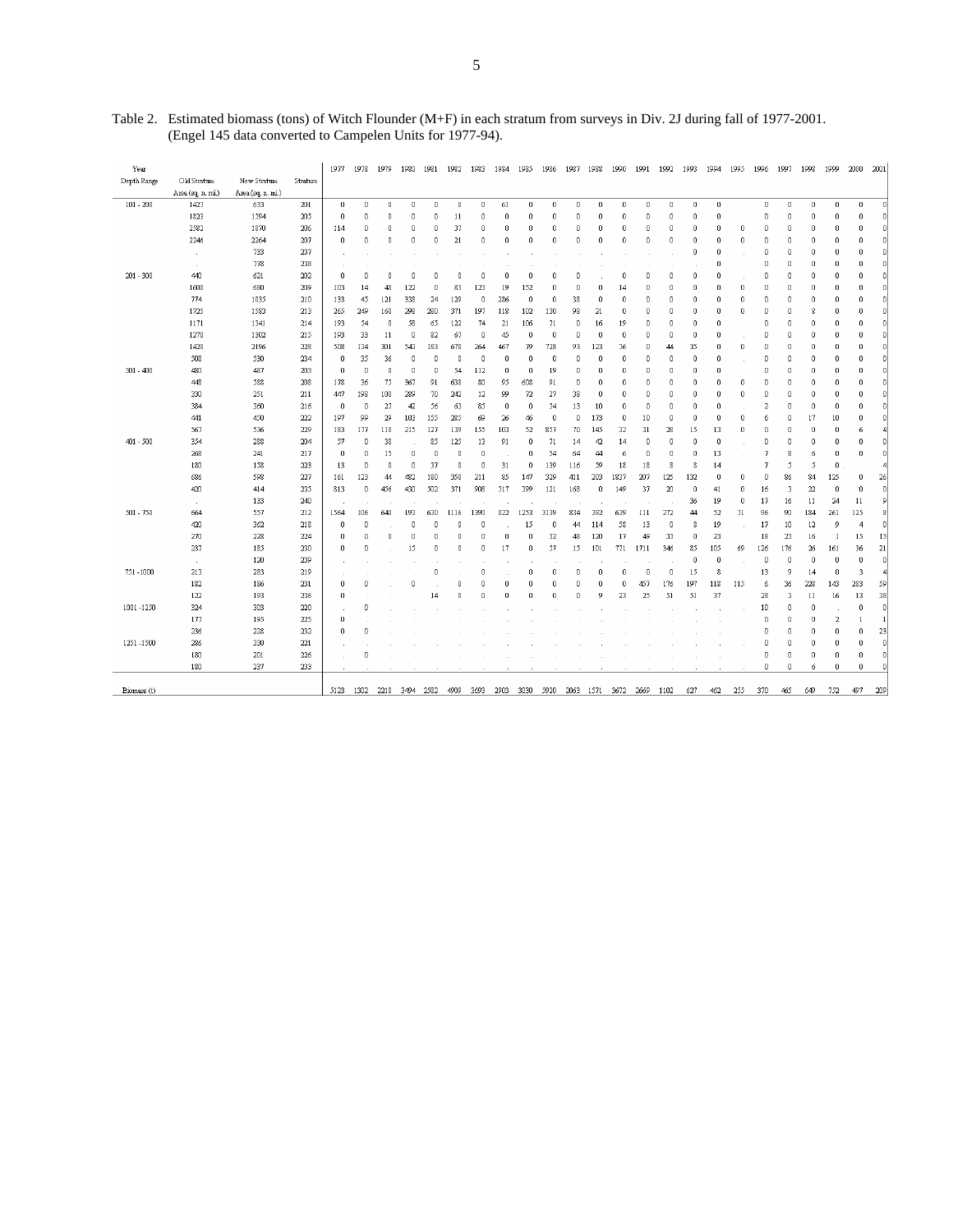| Year              |                                     |                                 |     | 1978            | 1979     | 1980         | 1981 1982  |      | 1983       | 1984        | 1985 | 1986 | 1987     | 1988     | 1989     | 1990 1991 |                                                                                        | 1992        | 1993 1994      |            | 1995           | 1996                     | 1997          | 1998           | 1999                 | 2000         | 2001     |
|-------------------|-------------------------------------|---------------------------------|-----|-----------------|----------|--------------|------------|------|------------|-------------|------|------|----------|----------|----------|-----------|----------------------------------------------------------------------------------------|-------------|----------------|------------|----------------|--------------------------|---------------|----------------|----------------------|--------------|----------|
| Depth Range       |                                     | Old Stratum New Stratum Stratum |     |                 |          |              |            |      |            |             |      |      |          |          |          |           |                                                                                        |             |                |            |                |                          |               |                |                      |              |          |
|                   | Area (sq. n. mi.) Area (sq. n. mi.) |                                 |     |                 |          |              |            |      |            |             |      |      |          |          |          |           |                                                                                        |             |                |            |                |                          |               |                |                      |              |          |
| $101 - 200$       |                                     | 798                             | 608 |                 |          |              |            |      |            |             |      |      |          |          |          |           |                                                                                        |             |                |            |                | $\theta$                 | 0             | $\theta$       |                      | 0            |          |
|                   |                                     | 445                             | 612 |                 |          |              |            |      |            |             |      |      |          |          |          |           |                                                                                        |             |                |            |                | 0                        | 0             | $\Omega$       |                      | 0            |          |
|                   |                                     | 250                             | 616 |                 |          |              |            |      |            |             |      |      |          |          |          |           |                                                                                        |             |                |            |                | 0                        | 0             | $\theta$       |                      | 0            |          |
|                   | 1455                                | 1347                            | 618 |                 |          |              |            |      |            | 0           | 0    | 0    | 0        | Û        | C        |           | 0                                                                                      | C           | 0              | 0          | n              | 0                        | 0             | $\theta$       | $\theta$             | 0            |          |
|                   | 1588                                | 1753                            | 619 |                 |          |              |            |      |            | $\ddot{0}$  | 0    | 0    | $\theta$ | $\theta$ | 0        | $\Omega$  | $\theta$                                                                               | 0           | $\cap$         | $\theta$   | n              | $\theta$                 | 0             | $\Omega$       | $\theta$             | 0            |          |
| $201 - 300$       | $\lambda$                           | 342                             | 609 |                 |          |              |            |      |            |             |      |      |          |          |          |           |                                                                                        |             |                |            |                | $\theta$                 | 0             | $\theta$       |                      | 0            |          |
|                   |                                     | 573                             | 611 |                 |          |              |            |      |            |             |      |      |          |          |          |           |                                                                                        |             |                |            |                | $\Omega$                 | 0             | $\cap$         |                      | 0            |          |
|                   |                                     | 251                             | 615 |                 |          |              |            |      |            |             |      |      |          |          |          |           |                                                                                        |             |                |            |                | 0                        | 0             | $\theta$       |                      | $\mathbf{1}$ |          |
|                   | 2709                                | 2545                            | 620 | 612             | 1410     | 509          | 152        | 227  | 133        | 126         | 64   | 198  | $\theta$ | $\theta$ | 0        | n         | 0                                                                                      | 0           | $\theta$       | $\theta$   | 0              | 0                        | 0             | $\theta$       | $\theta$             | 0            |          |
|                   | 2859                                | 2537                            | 621 | 1051            | 3719     | 498          | 424        | 250  | 788        | 329         | 445  | 26   | 62       | $\theta$ | 63       | $\Omega$  | $\theta$                                                                               | $\theta$    | 0              | $\theta$   | n              | 0                        | 0             |                | $\mathbb O$          | 0            | n        |
|                   | 668                                 | 1105                            | 624 | 356             | 145      | 105          | 378        | 446  | 121        | 367         | 90   | 66   | 19       | $\theta$ | $\theta$ | 7         | 0                                                                                      | $\theta$    | 12             | 0          | n              | $\theta$                 | 9             | $\theta$       | 6                    | 5            | $^{24}$  |
|                   | 447                                 |                                 | 632 | 395             | 591      | 230          | 524        | 408  | 447        |             | 210  | 89   | 34       | 38       | 82       | $\theta$  | 3                                                                                      | 8           |                |            |                |                          |               |                |                      |              |          |
|                   | 1618                                | 1555                            | 634 | 788             | 772      | 1075         | 536        | 981  | 177        | 860         | 388  | 256  | 209      | 373      | 131      | $\theta$  | $\theta$                                                                               | 25          | $\overline{4}$ | $\ddot{0}$ | n              | 0                        | 0             | $\theta$       | $\theta$             | 0            |          |
|                   | 1274                                | 1274                            | 635 | 1636            | 1887     | 1443         | 1481       | 833  | 538        | 2211        | 775  | 15   | 136      | 338      | 166      | 21        | $\theta$                                                                               | 31          | 0              | $\theta$   | 1              | $\theta$                 | 46            | 17             | $\theta$             | 6            |          |
|                   | 1455                                | 1455                            | 636 | 1482            | 1680     | 1845         | 1166       | 876  | 711        | 2898        | 848  | 314  | 520      | 824      | 355      | 63        | 0                                                                                      | $\mathbb O$ | $\theta$       | $\hat{0}$  | $\overline{2}$ | $\overline{c}$           | 37            | $\theta$       | $\mathbb O$          | 0            |          |
|                   | 1132                                | 1132                            | 637 | 1116            | 2242     | 1430         | 1864       | 1905 | 3668       | 2724        | 2490 | 702  | 841      | 215      | 158      | $\theta$  | 0                                                                                      | 57          | 17             | 0          | 0              | $\theta$                 | 3             | $\overline{2}$ | 32                   |              |          |
| $301 - 400$       | $\lambda$                           | 256                             | 610 |                 |          |              |            |      |            |             |      |      |          |          |          |           |                                                                                        |             |                |            |                | -1                       | $\theta$      | 3              |                      | $\mathbf{1}$ |          |
|                   | a.                                  | 263                             | 614 |                 |          |              |            |      |            |             |      |      |          |          |          |           |                                                                                        |             |                |            |                | $\theta$                 | 0             | $\theta$       |                      | $\mathbf{1}$ |          |
|                   |                                     | 593                             | 617 |                 |          |              |            |      |            |             |      |      |          |          |          |           |                                                                                        |             | 0              | $\theta$   | 0              | $\mathbf 0$              | 4             | 13             | $\theta$             | 0            |          |
|                   | 1027                                | 494                             | 623 | 500             | 633      | 584          | 551        | 410  | 601        | 343         | 650  | 164  | 199      | 30       | 10       | $\Omega$  | $\theta$                                                                               | $\theta$    | $\theta$       | $\ddot{0}$ | $\theta$       | $\mathbb O$              | 0             | $\theta$       | $\theta$             | 0            |          |
|                   | 850                                 | 888                             | 625 | 864             | 2238     | 988          | 1580       | 491  | 1588       | 1417        | 1101 | 50   | 165      | 104      | 12       | $\theta$  | 0                                                                                      | $\theta$    | $\theta$       | $\theta$   | 3              | $\overline{4}$           | 0             | 7              | $\overline{2}$       | 0            |          |
|                   | 919                                 | 1113                            | 626 | 3586            | 5737     | 5960         | 1149       | 4128 | 3477       | 1248        | 1110 | 57   | 174      | 32       | 56       | $\theta$  | 0                                                                                      | 22          | $\theta$       | $\theta$   | n              | $\theta$                 | 1             | $\theta$       | 9                    | 8            |          |
|                   | 1085                                | 1085                            | 628 | 2454            | 6077     | 3512         | 1379       | 2431 | 4882       | 2070        | 2324 | 954  | 523      | 39       | 214      | $\theta$  | $\theta$                                                                               | 20          | $\mathbf{0}$   | $\bf{0}$   | n              | $\mathbf 0$              | $\mathbf 0$   | $\theta$       | 5                    | 12           |          |
|                   | 499                                 | 495                             | 629 | 1722            | 1617     | 2520         | 1745       | 958  | 2253       | 1016        | 998  | 225  | 510      | 196      | 63       | 66        | 0                                                                                      | 10          | 3              | 6          | 4              | $\overline{c}$           | $\mathbf 2$   | 8              | 18                   | 14           |          |
|                   | 544                                 | 332                             | 630 | 1048            | 730      | 850          | 981        |      | 727        | 549         | 363  | 168  | 182      | 155      | 28       | $\theta$  | $\ddot{\rm{o}}$                                                                        | 11          | 18             | $\bf{0}$   | $\theta$       | 7                        | $\mathbf{1}$  | $\theta$       | 3                    | 5            |          |
|                   | 2179                                | 2067                            | 633 | 2190            | 2876     | 3722         | 1402       | 2399 | 2661       | 3093        | 2073 | 1599 | 1105     | 1932     | 1186     | 365       | 162                                                                                    | 117         | 94             | 47         | 3              | 33                       | 39            | 74             | 21                   | 26           | 13       |
|                   | 2059                                | 2059                            | 638 | 3316            | 8711     | 4695         | 5840       | 3430 | 4381       | 8608        | 7033 | 8275 | 5506     | 7318     | 3393     | 327       | 340                                                                                    | 91          | 81             | 4          | 4              | 5                        | 17            | 79             | 60                   | 79           | 75       |
|                   | 1463                                | 1463                            | 639 | 1415            | 1092     | 2077         | 1716       | 1127 | 3637       | 4062        | 2121 | 1744 | 779      | 2637     | 544      | 487       | 83                                                                                     | 13          | $\mathbf{0}$   | 36         | 40             | 14                       | 4             | 41             | $\theta$             | $\mathbf 0$  | $\Omega$ |
| $401 - 500$       | $\sim$                              | 30                              | 613 |                 |          |              |            |      |            |             |      |      |          |          |          |           |                                                                                        |             |                |            |                | $\mathbf 0$              | 0             | $\mathbf{0}$   |                      | 3            |          |
|                   | 632                                 | 691                             | 622 | 598             | 1228     | 1938         | 1010       | 600  | 946        | 640         | 1152 | 263  | 653      | 21       | 20       | 37        | 10                                                                                     | 28          | 14             | $\theta$   | 5              | $\mathbf{1}$             | 6             | 18             | $\boldsymbol{0}$     | 48           | 42       |
|                   | 1184                                | 1255                            | 627 | 2887            | 4140     |              | 8083 11621 |      | 8635 10560 | 7849        | 4541 | 1598 | 1378     | 1341     | 738      | 243       | 6                                                                                      | 47          | 69             | 23         | 32             | 8                        | 48            | 81             | 42                   | 98           | 40       |
|                   | 1202                                | 1321                            | 631 | 2274            | 2264     | 2534         | 7736       | 1010 | 5887       | 6448        | 4570 | 2929 | 1553     | 598      | 358      | 73        | 338                                                                                    | 313         | 63             | 280        | 77             | 7                        | 85            | 80             | 16                   | 66           | 18       |
|                   | 198                                 | 69                              | 640 | 51              |          | 177          | 62         | 411  |            | 436         | 1074 | 1669 | 2280     | 1347     | 1145     | 176       | 184                                                                                    | 18          | $\mathbf{0}$   | $\theta$   |                | 8                        | 3             | 10             | $\theta$             | 12           | 14       |
|                   | 204                                 | 216                             | 645 | 12              |          | $\mathbf{0}$ | 12         | 341  | 281        | 1519        | 238  |      | 3079     | 571      | 252      | 991       | 99                                                                                     | 15          | 15             | 8          | $\bf{0}$       | 18                       | 15            | 3              | 23                   | 7            | $\circ$  |
|                   |                                     | 134                             | 650 |                 |          |              |            |      |            |             |      |      |          |          |          |           |                                                                                        |             | 21             | 4          |                | 9                        | 17            | 20             | 25                   |              | 15       |
| 501 - 750         | 584                                 | 230                             | 641 | 0               | 0        | 39           | 82         | 72   | 171        | $\mathbf 0$ | 813  |      | 1657     |          |          | . 11071   | 937                                                                                    | $\circ$     | 12             | 8          | 9              | 45                       | 36            | 108            | 114                  |              | 162      |
|                   | 333                                 | 325                             | 646 | 0               | $\theta$ | 68           | 14         | 25   | 615        | 94          | 108  |      | 102      |          |          | 275       | 173                                                                                    | 49          | 36             | 79         | 3              | 431                      | 42            | 40             | 36                   | 173          | 118      |
|                   |                                     | 359                             | 651 |                 |          |              |            |      |            |             |      |      |          |          |          |           |                                                                                        |             | 25             | 23         |                | 52                       | 202           | 127            | 179                  |              | 447      |
| 751-1000          | 931                                 | 418                             | 642 | 0               |          | 79           | 0          | 36   |            | 131         | 89   |      | 83       |          |          | 2497      | 1213                                                                                   | 790         | 81             | 65         |                | $\overline{\phantom{a}}$ | 0             | 6              | 35                   | 208          | 11       |
|                   | 409                                 | 360                             | 647 | $\ddot{\rm{o}}$ | $\Omega$ | $\theta$     | $\theta$   | 0    |            |             | 26   |      |          |          |          | 390       | 724                                                                                    | 198         | 67             | 108        |                | 50                       | 118           | 103            | 193                  | 0            | 280      |
|                   | $\sim$                              | 516                             | 652 |                 |          |              |            |      |            |             |      |      |          |          |          |           |                                                                                        |             | 266            | 154        |                | 149                      | 382           | 408            | 39                   | 412          | 112      |
| 1001-1250         | 1266                                | 733                             | 643 | 0               | $\Omega$ |              |            |      |            |             |      |      |          |          |          |           |                                                                                        |             |                |            |                | $\theta$                 | 0             | $\Omega$       | 12                   | 18           | $\theta$ |
|                   | 232                                 | 228                             | 648 | 0               |          |              |            |      |            |             |      |      |          |          |          |           |                                                                                        |             |                |            |                | 0                        | 0             | $\Omega$       | $\theta$             | 0            | 0        |
|                   |                                     | 531                             | 653 |                 |          |              |            |      |            |             |      |      |          |          |          |           |                                                                                        |             | 429            |            |                | $\theta$                 | 0             | $\cup$         | 12                   | 0            | 18       |
| 1251 - 1500       | 954                                 | 474                             | 644 | 0               |          |              |            |      |            |             |      |      |          |          |          |           |                                                                                        |             |                |            |                | $\theta$                 | 0             | $\theta$       | $\ddot{\phantom{0}}$ | 0            |          |
|                   | 263                                 | 212                             | 649 | 0               |          |              |            |      |            |             |      |      |          |          |          |           |                                                                                        |             |                |            |                | 0                        | 0             | $\cup$         | $\theta$             | 0            |          |
|                   | $\sim$                              | 479                             | 654 |                 |          |              |            |      |            |             |      |      |          |          |          |           |                                                                                        |             |                |            |                | $\theta$                 | 0             | $\overline{4}$ | $\theta$             | 0            |          |
|                   |                                     |                                 |     |                 |          |              |            |      |            |             |      |      |          |          |          |           |                                                                                        |             |                |            |                |                          |               |                |                      |              |          |
|                   |                                     |                                 |     |                 |          |              |            |      |            |             |      |      |          |          |          |           |                                                                                        |             |                |            |                |                          |               |                |                      |              |          |
| Total biomass (t) |                                     |                                 |     |                 |          |              |            |      |            |             |      |      |          |          |          |           | 30353 49789 44962 43405 32429 49250 49038 35694 21359 21746 18110 8976 17088 4272 1863 |             | 1327           | 846        | 184            |                          | 855 1116 1255 |                | 881                  | 1200 1427    |          |

Table 3 Estimated biomass (tons) of Witch Flounder (M+F) in each stratum from surveys in Div. 3K during fall of 1978-2001. (Engel 145 data converted to Campelen Units for 1977-94).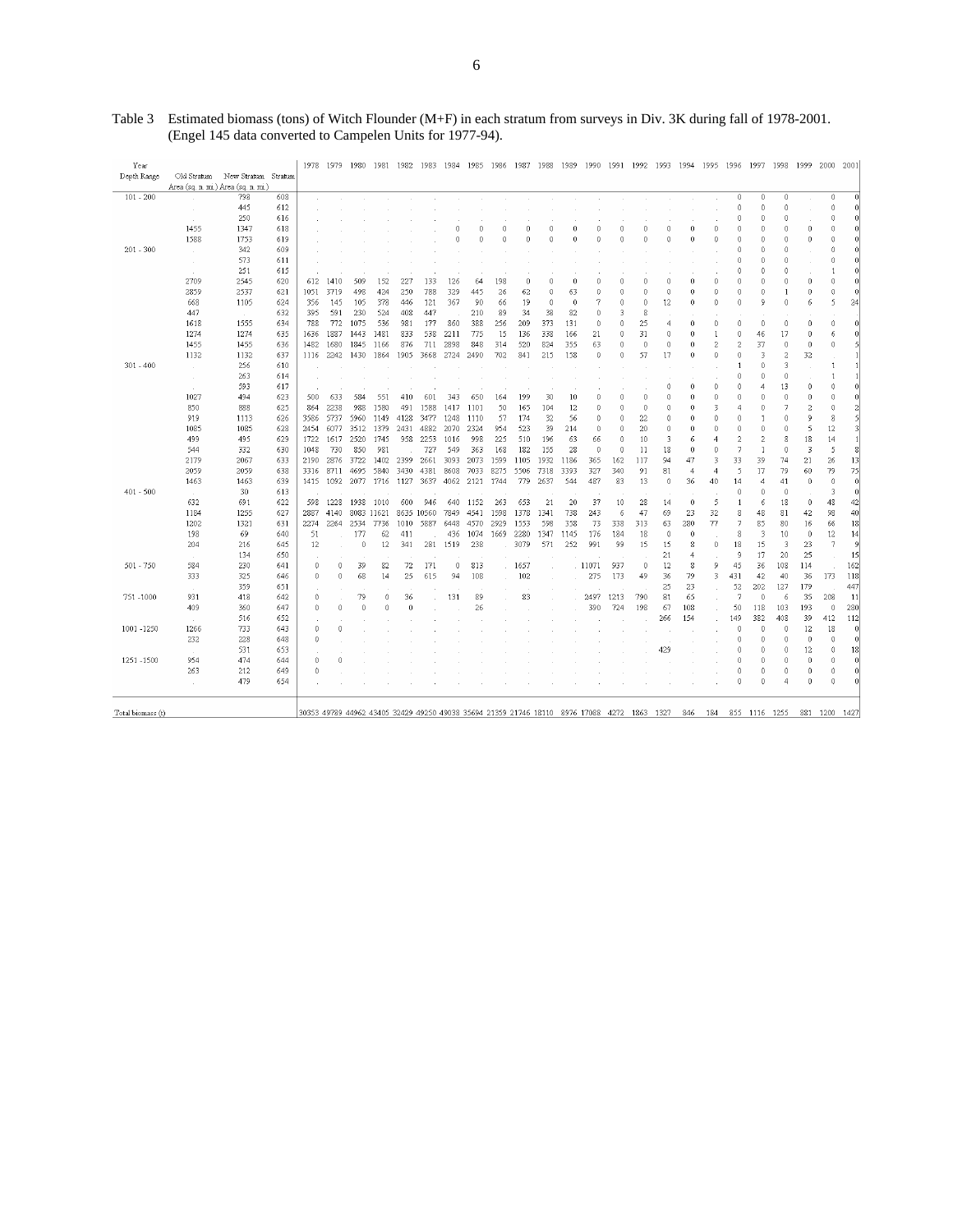| Year           |             |                                     |         | 1983    | 1984 1985 |              |                                                                                 |              | 1986 1987 1988 1989 |             |           |     |     |              |                |              |             | 1990 1991 1992 1993 1994 1995 1996 1997 1998 1999 2000 2001 |                |             |                   |                         |
|----------------|-------------|-------------------------------------|---------|---------|-----------|--------------|---------------------------------------------------------------------------------|--------------|---------------------|-------------|-----------|-----|-----|--------------|----------------|--------------|-------------|-------------------------------------------------------------|----------------|-------------|-------------------|-------------------------|
| Depth Range    | Old Stratum | New Stratum                         | Stratum |         |           |              |                                                                                 |              |                     |             |           |     |     |              |                |              |             |                                                             |                |             |                   |                         |
|                |             | Area (sq. n. mi.) Area (sq. n. mi.) |         |         |           |              |                                                                                 |              |                     |             |           |     |     |              |                |              |             |                                                             |                |             |                   |                         |
| 274-366        |             | 81                                  | 800     | ÷,      |           |              |                                                                                 |              |                     |             |           |     |     |              |                |              |             |                                                             | 3              |             |                   | 24                      |
| $30 - 56$      |             | 268                                 | 784     |         |           |              |                                                                                 |              |                     |             |           |     |     |              |                |              | 0           | 0                                                           | 0              |             | 1                 | 0                       |
| $57 - 92$      | 2071        | 2071                                | 350     | 0       | 136       | 0            | $\bf{0}$                                                                        | 0            | 0                   | 0           | 0         | 0   | 0   | 0            | 0              | 0            | 0           | 0                                                           | $\theta$       | 0           | 0                 | $\mathbf 0$             |
|                | 1780        | 1780                                | 363     | 0       | 85        | 0            | 50                                                                              | 0            | 0                   | 0           | 264       | 33  | 41  | 0            | 0              | 0            | 0           | 0                                                           | 0              | 0           | 0                 | 0                       |
|                | 1121        | 1121                                | 371     | 0       | 46        | $\theta$     | $\theta$                                                                        | 0            | 0                   | 0           | 0         | 0   | 0   | 0            | 0              | 0            | 0           | 0                                                           | $\theta$       | 0           | 0                 | $\bf 0$                 |
|                | 2460        | 2460                                | 372     | 0       | 144       | 0            | $\bf 0$                                                                         | 0            | 16                  | 0           | 38        | 8   | 0   | 0            | 0              | 27           | 0           | 0                                                           | 0              | 0           | $\ddot{\text{o}}$ | 0                       |
|                | 1120        | 1120                                | 384     | 120     | 98        | $\theta$     | 0                                                                               | 0            | 0                   | 0           | 0         | 0   | 0   | $\theta$     | 0              | 0            | 0           | $\theta$                                                    | 0              | 0           | 0                 | 0                       |
|                |             | 465                                 | 785     |         |           |              |                                                                                 |              |                     |             |           |     |     |              |                |              | 0           | 0                                                           | 0              |             | $\ddot{\rm{o}}$   | 0                       |
| 93 - 183       | 1519        | 1519                                | 328     | $\cdot$ | 45        | 0            | $\mathbf 0$                                                                     | 0            | 0                   | 0           | 0         | 0   | 0   | $\mathbb O$  | 0              | 0            | 0           | $\mathbf 0$                                                 | 0              | 0           | 0                 | 0                       |
|                | 1574        | 1574                                | 341     | 0       | 230       | $\mathbb O$  | 0                                                                               | 34           | 34                  | 0           | 0         | 0   | 0   | $\theta$     | 0              | 0            | 0           | 0                                                           | $\mathbf{1}$   | 0           | $\mathbf 0$       | $\mathbf 0$             |
|                | 585         | 585                                 | 342     | 0       | 0         | $\mathbf{0}$ | 0                                                                               | 0            | 0                   | 0           | 0         | 0   | 0   | 0            | 0              | 0            | 0           | 0                                                           | $\theta$       | 0           | $\mathbf 0$       | 0                       |
|                | 525         | 525                                 | 343     | 0       | 84        | 0            | 0                                                                               | 0            | 0                   | 0           | 0         | 0   | 0   | 0            | 0              | $\mathbf 0$  | 0           | 0                                                           | 0              | 0           | $\theta$          | 0                       |
|                | 2120        | 2120                                | 348     | 26      | 334       | $\theta$     | $\mathbb O$                                                                     | 0            | 44                  | 0           | 0         | 0   | 0   |              | 0              | 0            | 0           | $\mathbf{0}$                                                | $\theta$       | 0           | $\mathbf{1}$      | $\mathbf 0$             |
|                | 2114        | 2114                                | 349     | 0       | 306       | $\mathbb O$  | 155                                                                             | $\mathbf{0}$ | 36                  | 0           | 145       | 0   | 0   | 0            | 0              | 0            | 0           | $\mathbf 0$                                                 | 0              | 0           | $\overline{c}$    | $\mathbf 0$             |
|                | 2817        | 2817                                | 364     | 50      | 202       | $\mathbf 0$  | 143                                                                             | $\mathbf 0$  | 39                  | 0           | 27        | 0   | 0   | $\theta$     | 0              | $\mathbf{0}$ | 0           | 0                                                           | $\theta$       | 0           | 0                 | $\mathbf 0$             |
|                | 1041        | 1041                                | 365     | 0       | 100       | $\mathbf{0}$ | 68                                                                              | 29           | 18                  | 0           | 0         | 36  | 0   | $\theta$     | 0              | 0            | 0           | 0                                                           | $\theta$       | 0           |                   | $\vert 0 \vert$         |
|                | 1320        | 1320                                | 370     | 0       | 190       | $\mathbf 0$  | $\bf{0}$                                                                        | 34           | $\theta$            | 0           | 0         | 0   | 0   | 0            | 0              | 0            | 0           | $\mathbb O$                                                 | 0              | 0           | $\mathbf 0$       | $\boldsymbol{0}$        |
|                | 2356        | 2356                                | 385     | 0       | 340       | $\theta$     | 79                                                                              | 58           | 27                  | 0           | 0         | 0   | 0   | $\theta$     | 0              | 0            | 0           | 0                                                           | $\mathbf{0}$   | 0           | $\mathbf{0}$      | $\mathbb O$             |
|                | 1481        | 1481                                | 390     | 0       | 159       | $\theta$     | $\mathbf{0}$                                                                    | $\mathbf{0}$ | 0                   | 0           | 0         | 0   | 0   | $\mathbf{0}$ | 0              | 0            | 0           | 0                                                           | 0              | 0           | $\mathbf{0}$      | $\mathbf 0$             |
|                |             | 84                                  | 786     |         |           |              |                                                                                 |              |                     |             |           |     |     |              |                |              | 1           | 0                                                           | $\theta$       |             | $\mathbf{0}$      | $\mathbf{1}$            |
|                |             | 613                                 | 787     |         |           |              |                                                                                 |              |                     |             |           |     |     |              |                |              | 0           | 0                                                           | 0              |             | $\ddot{\rm{o}}$   | $\mathbf 0$             |
|                |             | 261                                 | 788     |         |           |              |                                                                                 |              |                     |             |           |     |     |              |                |              | 0           | 0                                                           | 0              |             | 0                 | $\mathbf 0$             |
|                |             | 89                                  | 790     |         |           |              |                                                                                 |              |                     |             |           |     |     |              |                |              | 0           | 0                                                           | 1              |             | 0                 | 1                       |
|                |             | 72                                  | 793     |         |           |              |                                                                                 |              |                     |             |           |     |     |              |                |              | 0           | 0                                                           | 0              |             | 0                 | $\mathbf 0$             |
|                |             | 216                                 | 794     |         |           |              |                                                                                 |              |                     |             |           |     |     |              |                |              | 0           | 0                                                           | 0              |             |                   | 0                       |
|                |             | 98                                  | 797     |         |           |              |                                                                                 |              |                     |             |           |     |     |              |                |              | 0           | 0                                                           | $\mathbf 0$    |             | 0                 | 0                       |
|                |             | 72                                  | 799     |         |           |              |                                                                                 |              |                     |             |           |     |     |              |                |              | 0           | 0                                                           | 0              |             | 0                 | $\mathbf 0$             |
| 184 - 274      | 1494        | 1582                                | 344     | 159     | 159       | 37           | 29                                                                              | 127          | 0                   | 0           | 0         | 0   | 0   | $\theta$     | 0              | 0            | 0           | 0                                                           | 0              | 0           | $\mathbf{1}$      | $\mathbf 0$             |
|                | 983         | 983                                 | 347     | 41      | 467       | $\theta$     | 42                                                                              | 0            | 154                 | 66          | 0         | 0   | 0   | $\theta$     | 0              | 0            | 0           | 0                                                           | 0              | 0           | $\mathbf 0$       | $\overline{4}$          |
|                | 1394        | 1394                                | 366     | 0       | 186       | 355          | 307                                                                             | 171          | 110                 | 187         | 27        | 0   | 7   | 0            | 0              | 0            | 0           | 0                                                           | 0              | 0           | 0                 | 0                       |
|                | 961         | 961                                 | 369     | 181     | 374       | 570          | 706                                                                             | 320          | 1061                | 429         | 473       | 162 | 0   | $\theta$     | 0              | 0            | 0           | 0                                                           | $\theta$       | 0           | $\ddot{\rm{o}}$   | 0                       |
|                | 983         | 983                                 | 386     |         | 168       | 519          | 1082                                                                            | 1518 1750    |                     | 442         | 218       | 307 | 875 | 0            | 0              | 0            | 0           | 0                                                           | $\theta$       | 0           | 0                 | $\bf 0$                 |
|                | 821         | 821                                 | 389     |         | 196       | 133          | 760                                                                             | 250          | 138                 | 21          | 79        | 0   | 27  | 0            | 0              | 38           | 0           | 0                                                           | 0              | 0           | 11                | 0                       |
|                | 282         | 282                                 | 391     | 0       | 0         | 32           | 0                                                                               | ç            | 0                   | 0           | 0         | 70  | 22  | $\theta$     | 0              | 36           | 0           | 25                                                          | $\theta$       | 0           | 0                 | $\mathbf 0$             |
|                |             | 164                                 | 795     |         |           |              |                                                                                 |              |                     |             |           |     |     |              |                |              | 0           | 0                                                           | $\mathbf 0$    |             | $\ddot{\text{o}}$ | $\mathbf 0$             |
|                |             |                                     |         |         |           |              |                                                                                 |              |                     |             |           |     |     |              |                |              |             | $\mathbb O$                                                 | $\mathbf 0$    |             | $\mathbf 0$       | 0                       |
|                |             | 72                                  | 789     |         |           |              |                                                                                 |              |                     |             |           |     |     |              |                |              | 0           |                                                             |                |             |                   |                         |
|                |             | 227                                 | 791     |         |           |              |                                                                                 |              |                     |             |           |     |     |              |                |              | 6           | $\mathbf 0$                                                 | $\mathbf 0$    |             | $\mathbf 0$       | 0                       |
|                |             | 100                                 | 798     |         |           |              |                                                                                 |              |                     |             |           |     |     |              |                |              | 0           | $\overline{\mathbf{c}}$                                     | 21             |             | 3                 | 23                      |
| 275 - 366      | 1432        | 1432                                | 345     | 5808    | 4484 1227 |              |                                                                                 |              | 617 3693 2099 2358  |             | 750       | 0   | 61  | 73           | 0              | 10           | 3           | 5                                                           | 35             | 3           | 5                 | $\bf 0$                 |
|                | 865         | 865                                 | 346     | 2134    | 1423 2240 |              |                                                                                 |              | 3321 1201 1823 1287 |             | 1863      | 203 | 40  | 14           | 0              | $\mathbf 0$  | 12          | 3                                                           | $\mathbf{1}$   | 20          | 16                | 8                       |
|                | 334         | 334                                 | 368     |         | 47        | 29           | 386                                                                             | 23           | 64                  | 144         | 106       | 39  | 14  | $\mathbf 0$  | 0              | 22           | $\mathbb O$ | $\mathbb O$                                                 | $\mathbb O$    | $\mathbf 0$ | 6                 | $\boldsymbol{0}$        |
|                | 718         | 718                                 | 387     |         | 169       | 404          | 276                                                                             |              | 572 1775 1546       |             | 3668      | 159 | 52  | 32           | 12             | 63           | 8           | 2                                                           | $\theta$       | 5           | 38                | $\overline{4}$          |
|                | 361         | 361                                 | 388     |         | 1229      | 48           |                                                                                 | 589          | 92                  | 126         | 0         | 125 | 173 | 0            | 14             | 0            | 0           | 0                                                           | 12             | 0           | 5                 | 17                      |
|                | 145         | 145                                 | 392     | 17      | 55        | 13           | 20                                                                              | 50           | 13                  | $\mathbf 0$ | 0         | 0   | 0   | $\mathbb O$  | $\overline{4}$ | 0            | $\mathbb O$ | $\mathbb O$                                                 | $\mathbb O$    | 0           | $\mathbf 0$       | 14                      |
|                |             | 175                                 | 796     |         |           |              |                                                                                 |              |                     |             |           |     |     |              |                |              | 0           | 1                                                           | $\overline{c}$ |             | $\mathbf 0$       | $\overline{4}$          |
| 367 - 549      | 186         | 186                                 | 729     |         | 146       | 127          | 280                                                                             |              |                     |             | 48        | 274 | 246 | 42           | 131            | 2            | 151         | 24                                                          | 0              | 0           | $\mathbf{1}$      | 13                      |
|                | 216         | 216                                 | 731     |         | 498       | 248          |                                                                                 |              |                     |             | 465       | 178 | 356 | 38           | 79             | 19           |             | 0                                                           | 7              | 19          | 16                | $\overline{\mathbf{4}}$ |
|                | 468         | 468                                 | 733     |         |           | 328 1164     |                                                                                 |              |                     |             | 1618 2110 |     | 610 | 183          | 60             | 24           | 12          | $\mathbb O$                                                 | 41             | 54          | 62                | 50                      |
|                | 272         | 272                                 | 735     |         | 367       | 34           | 1714                                                                            |              |                     |             |           | 222 | 216 | 40           | 12             | 3            | 20          | 23                                                          | 18             | 12          | 3                 | 3                       |
|                |             | 50                                  | 792     |         |           |              |                                                                                 |              |                     |             |           |     |     |              |                |              | 55          | 37                                                          | 11             |             | 29                | 54                      |
| 550 - 731      | 170         | 170                                 | 730     |         | 104       | 16           |                                                                                 |              |                     |             |           | 130 | 6   | 140          | 88             | 83           | 0           | 21                                                          | 11             | 10          | 59                | 274                     |
|                | 231         | 231                                 | 732     |         | 282       | 235          |                                                                                 |              |                     |             | 29        | 207 | 283 | 41           | 194            | 16           | 147         | 121                                                         | 440            | 252         | 230               | 207                     |
|                | 228         | 228                                 | 734     |         | 30        | 184          |                                                                                 |              |                     |             | 168       | 100 | 11  | 106          | 49             | 37           | 127         | 15                                                          | 149            | 95          | 47                | 17                      |
|                | 175         | 175                                 | 736     | 546     |           | 268          | 709                                                                             |              |                     |             | 355       | 913 | 90  | 70           | 20             | 10           | 261         | 41                                                          | 135            | 93          | 415               | 185                     |
| 732 - 914      |             | 227                                 | 737     |         |           |              |                                                                                 |              |                     |             |           |     |     |              |                |              | 130         | 104                                                         | 435            | 151         | 11                | 124                     |
|                |             | 223                                 | 741     |         |           |              |                                                                                 |              |                     |             |           |     |     |              |                |              | 115         | 164                                                         | 313            | 7           | 0                 | 3                       |
|                |             | 348                                 | 745     |         |           |              |                                                                                 |              |                     |             |           |     |     |              |                |              | 154         | 212                                                         | 123            | 65          | 0                 | $\bf 0$                 |
|                |             | 159                                 | 748     |         |           |              |                                                                                 |              |                     |             |           |     |     |              |                |              | 87          | 0                                                           | 0              | 40          | 0                 | $\bf 0$                 |
| 915 - 1097     |             | 221                                 | 738     |         |           |              |                                                                                 |              |                     |             |           |     |     |              |                |              | 331         | 127                                                         | 24             | 0           | 0                 | 7                       |
|                |             | 206                                 | 742     |         |           |              |                                                                                 |              |                     |             |           |     |     |              |                |              | 31          | 3                                                           | 9              | 0           | 0                 | 0                       |
|                |             | 392                                 | 746     |         |           |              |                                                                                 |              |                     |             |           |     |     |              |                |              | 120         | 126                                                         | 0              | 0           | 0                 | 0                       |
|                |             | 126                                 | 749     |         |           |              |                                                                                 |              |                     |             |           |     |     |              |                |              | 33          | 29                                                          | 0              |             | 0                 | 0                       |
| 1098-1280      |             | 254                                 | 739     |         |           |              |                                                                                 |              |                     |             |           |     |     |              |                |              | 0           | $\mathbb O$                                                 | 0              | 0           | 0                 | 0                       |
|                |             | 211                                 | 743     |         |           |              |                                                                                 |              |                     |             |           |     |     |              |                |              | 0           | 0                                                           | $\theta$       | 0           | 0                 | 0                       |
|                |             | 724                                 | 747     |         |           |              |                                                                                 |              |                     |             |           |     |     |              |                |              | 0           | 0                                                           | 107            | 0           | 0                 | 0                       |
|                |             | 556                                 | 750     |         |           |              |                                                                                 |              |                     |             |           |     |     |              |                |              | 0           | 0                                                           | 0              | 0           | 0                 | $\bf 0$                 |
| 1281-1463      |             | 264                                 | 740     |         |           |              |                                                                                 |              |                     |             |           |     |     |              |                |              | 0           | $\theta$                                                    | 0              | 0           | 0                 | $\boldsymbol{0}$        |
|                |             | 280                                 | 744     |         |           |              |                                                                                 |              |                     |             |           |     |     |              |                |              | 0           | 0                                                           | 0              |             | $\mathbf{0}$      | $\boldsymbol{0}$        |
|                |             | 229                                 | 751     |         |           |              |                                                                                 |              |                     |             |           |     |     |              |                |              | 0           | $\theta$                                                    | $\theta$       |             | $\mathbf{0}$      | 0                       |
|                |             |                                     |         |         |           |              |                                                                                 |              |                     |             |           |     |     |              |                |              |             |                                                             |                |             |                   |                         |
| Biomass >731 m |             |                                     |         |         |           |              |                                                                                 |              |                     |             |           |     |     |              |                |              | 1002        |                                                             | 765 1011       | 262         | $\mathbf{1}$      | 7                       |
| Percent >731 m |             |                                     |         |         |           |              |                                                                                 |              |                     |             |           |     |     |              |                |              |             | 55.4 70.3 53.1                                              |                | 31.8        | 0.1               | 0.7                     |
| Biomass (tons) |             |                                     |         |         |           |              | 9082 13210 7881 10743 8679 9294 6606 10341 5274 3131 778 663 390 1806 1087 1903 |              |                     |             |           |     |     |              |                |              |             |                                                             |                | 826         |                   | 968 1042                |
|                |             |                                     |         |         |           |              |                                                                                 |              |                     |             |           |     |     |              |                |              |             |                                                             |                |             |                   |                         |

Table 4. Estimated biomass (tons) of Witch Flounder (M+F) per stratum from surveys in Div. 3L during fall of 1983-2001 (Engel 145 data converted to Campelen Units for 1983-94).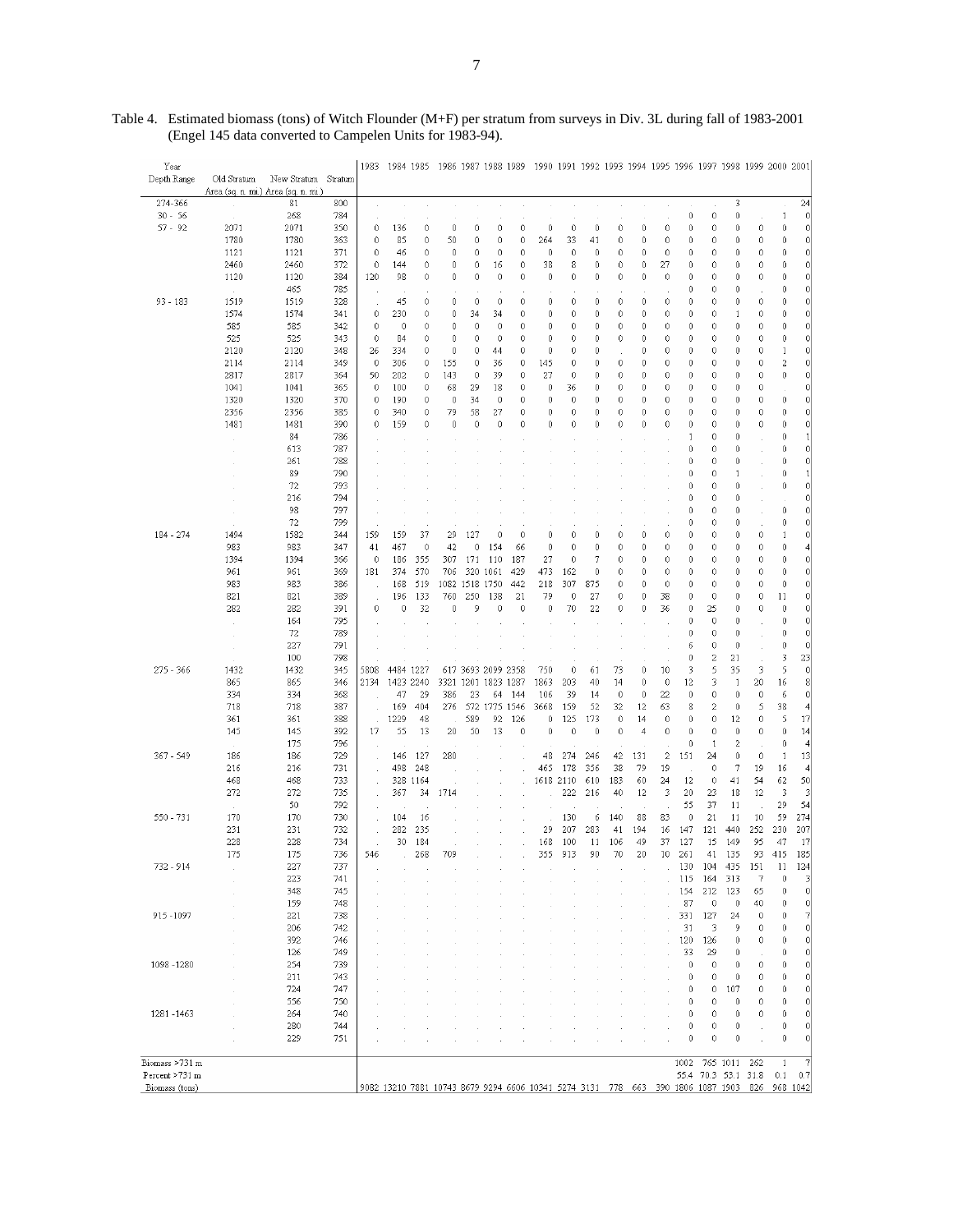| Year<br>Depth Range | Old Stratum | New Stratum                         | Stratum |              | 1977 1978 | 1979         | 1980           |                 | 1981 1982 1983 |               |          | 1984 1985            |           | 1986 1987 1988 1989 |              |          | 1990         |                 |                 |                   | 1991 1992 1993 1994 1995 1996 |              |                 | 1997 1998         |                     | 1999 2000    |                      | 2001           |
|---------------------|-------------|-------------------------------------|---------|--------------|-----------|--------------|----------------|-----------------|----------------|---------------|----------|----------------------|-----------|---------------------|--------------|----------|--------------|-----------------|-----------------|-------------------|-------------------------------|--------------|-----------------|-------------------|---------------------|--------------|----------------------|----------------|
| (meters)            |             | Area (sq. n. mi.) Area (sq. n. mi.) |         |              |           |              |                |                 |                |               |          |                      |           |                     |              |          |              |                 |                 |                   |                               |              |                 |                   |                     |              |                      |                |
| $101 - 200$         | 1427        | 633                                 | 201     | $\theta$     | Ú         | $\cap$       | n              | $\cap$          | n              | $\Omega$      | 65       | $\Omega$             | $\Omega$  | n                   | $\theta$     | n        | $\bigcap$    | Û               | $\theta$        | Û                 | $\theta$                      |              | $\Omega$        | Ĥ                 | $\Omega$            | $\theta$     | $\Omega$             | n              |
|                     | 1823        | 1594                                | 205     | $\theta$     | 0         | $\Omega$     | 0              | 0               | 21             | $\Omega$      | $\Omega$ | 0                    | $\Omega$  | 0                   | $\theta$     | 0        | $\theta$     | $\Omega$        | $\theta$        | $\theta$          | $\ddot{\phantom{0}}$          |              | $\ddot{\rm{o}}$ | $\ddot{\text{o}}$ | 0                   | $\mathbf{0}$ | $\mathbf{0}$         | $\Omega$       |
|                     | 2582        | 1870                                | 206     | 129          | 0         | $\mathbf{0}$ | $\theta$       | $\Omega$        | 59             | $\Omega$      | $\theta$ | $\Omega$             | $\theta$  | 0                   | $\theta$     | $\Omega$ | $\theta$     | 0               | 0               | 0                 | $\theta$                      | 0            | $\Omega$        | $\Omega$          | 0                   | 0            | 0                    | $\theta$       |
|                     | 2246        | 2264                                | 207     | $\theta$     | 0         | $\theta$     | $\theta$       | 0               | 21             | n             | $\theta$ | $\theta$             | $\theta$  | 0                   | $\theta$     | $\theta$ | $\theta$     | $\theta$        | $\theta$        | $\ddot{\text{o}}$ | 0                             | $\theta$     | $\theta$        | $\theta$          | 0                   | $\theta$     | 0                    | $\theta$       |
|                     | $\sim$      | 733                                 | 237     |              |           |              |                |                 |                |               |          |                      |           |                     |              |          |              |                 |                 | 0                 | 0                             |              | 0               | 0                 | 0                   | $\mathbf{0}$ | 0                    | 0              |
|                     |             | 778                                 | 238     |              |           |              |                |                 |                |               |          |                      |           |                     |              |          |              |                 |                 |                   | 0                             |              | $\theta$        | $\theta$          | $\theta$            | $\circ$      | $\theta$             | $\cap$         |
| $201 - 300$         | 440         | 621                                 | 202     | $\theta$     | 0         | n            | $\Omega$       | n               | $\Omega$       | n             | $\Omega$ | $\theta$             | $\Omega$  | $\Omega$            |              | 0        | $\theta$     | Û               | $\theta$        | 0                 | $\theta$                      |              | 0               | 0                 | 0                   | $\theta$     | 0                    | 0              |
|                     | 1608        | 680                                 | 209     | 158          | 37        | 32           | 147            | $\theta$        | 80             | 158           | 32       | 147                  | $\Omega$  | $\Omega$            | $\Omega$     | $\theta$ | 37           | $\Omega$        | $\theta$        | 0                 | $\theta$                      | 0            | $\Omega$        | $\mathbf{0}$      | 0                   | 0            | $\ddot{\phantom{0}}$ | 0              |
|                     | 774         | 1035                                | 210     | 142          | 46        | 106          | 405            | 35              | 124            | $\theta$      | 373      | $\theta$             | $\theta$  | 53                  | $\theta$     | 53       | $\theta$     | 0               | $\theta$        | 0                 | 0                             | $\theta$     | $\theta$        | $\theta$          | 0                   | $\circ$      | $\ddot{\rm{o}}$      | $\theta$       |
|                     | 1725        | 1583                                | 213     | 386          | 271       | 203          | 326            | 435             | 475            | 308           | 190      | 185                  | 185       | 158                 | 30           | 53       | $\theta$     | Û               | $\theta$        | Û                 | $\theta$                      | $\Omega$     | n               | $\theta$          | 36                  | $\theta$     | n                    | O              |
|                     | 1171        | 1341                                | 214     | 268          | 69        | $\mathbf{0}$ | 97             | 64              | 141            | 101           | 40       | 134                  | 81        | $\mathbf 0$         | 27           | 54       | 32           | n               | $\theta$        | $\theta$          | $\theta$                      |              | $\Omega$        | $\theta$          | $\mathbf 0$         | $\circ$      | $\Omega$             | $\Omega$       |
|                     | 1270        | 1302                                | 215     | 218          | 22        | 29           | $\mathbf 0$    | 35              | 78             | $\theta$      | 58       | $\theta$             | $\theta$  | $\theta$            | $\theta$     | $\theta$ | $\theta$     | $\theta$        | $\theta$        | 0                 | 0                             |              | 0               | 0                 | 0                   | 0            | $\theta$             | $\theta$       |
|                     | 1428        | 2196                                | 228     | 565          | 262       | 393          | 746            | 196             | 825            | 295           | 421      | 56                   | 1080      | 112                 | 196          | 393      | 229          | $\ddot{\rm{o}}$ | 79              | 101               | $\ddot{\phantom{0}}$          | $\mathbf{0}$ | 0               | 0                 | 0                   | $\mathbf{0}$ | $\mathbf{0}$         | $\Omega$       |
|                     | 508         | 530                                 | 234     | $\,0\,$      | 42        | 35           | $\mathbf 0$    | $\theta$        | $\mathbf 0$    | $\mathbf{0}$  | $\Omega$ | $\theta$             | $\theta$  | $\theta$            | $\theta$     | $\theta$ | $\theta$     | $\ddot{\rm{o}}$ | $\theta$        | $\theta$          | $\theta$                      |              | 0               | $\Omega$          | $\mathbf 0$         | 0            | $\theta$             | $\theta$       |
| $301 - 400$         | 480         | 487                                 | 203     | $\theta$     | 0         | $\bigcap$    | $\theta$       | n               | 66             | 154           | $\Omega$ | n                    | 33        | n                   | $\theta$     | 22       | $\theta$     | Ĥ               | $\theta$        | Ĥ                 | $\theta$                      |              | $\theta$        | 0                 | 0                   | $\mathbf{0}$ | 0                    | n              |
|                     | 448         | 588                                 | 208     | 339          | 62        | 139          | 508            | 154             | 924            | 123           | 144      | 966                  | 123       | 0                   | $\theta$     | 123      | $\theta$     | $\Omega$        | $\theta$        | $\Omega$          | $\ddot{\rm{o}}$               | 0            | 0               | $\theta$          | 0                   | $\mathbf{0}$ | 0                    | n              |
|                     | 330         | 251                                 | 211     | 545          | 306       | 148          | 390            | 91              | 340            | 23            | 136      | 106                  | 23        | 45                  | $\theta$     | 68       | $\theta$     | $\theta$        | $\theta$        | 0                 | $\theta$                      | $\bf{0}$     | $\theta$        | $\theta$          | $\theta$            | $\circ$      | 0                    | $\theta$       |
|                     | 384         | 360                                 | 216     | $\theta$     | $\theta$  | 40           | 40             | 106             | 106            | 123           | $\Omega$ | $\theta$             | 79        | 26                  | 26           | 26       | $\theta$     | Û               | $\theta$        | $\ddot{\text{o}}$ | $\theta$                      |              | 25              | $\theta$          | 0                   | $\theta$     | $\theta$             | $\Omega$       |
|                     | 441         | 450                                 | 222     | 303          | 182       | 46           | 152            | 212             | 465            | 101           | 40       | 61                   | $\theta$  | $\mathbf 0$         | 394          | 61       | $\mathbf{0}$ | 20              | $\theta$        | 0                 | $\theta$                      | $\bf{0}$     | 58              | $\mathbf{0}$      | 62                  | 62           | $\mathbf{0}$         | $\theta$       |
|                     | 567         | 536                                 | 229     | 312          | 292       | 175          | 331            | 117             | 195            | 214           | 130      | 52                   | 846       | 260                 | 364          | 1664     | 78           | 26              | 130             | 221               | 25                            | 0            | $\theta$        | $\theta$          | 0                   | $\circ$      | 37                   | 33             |
| 401 - 500           | 354         | 288                                 | 204     | 73           | 0         | 73           |                | 97              | 130            | 16            | 122      | $\ddot{\phantom{0}}$ | 97        | 24                  | 73           | 97       | 24           | $\theta$        | $\theta$        | 0                 | $\theta$                      |              | $\theta$        | $\theta$          | $\ddot{0}$          | $\theta$     | $\theta$             | $\theta$       |
|                     | 268         | 241                                 | 217     | $\theta$     | 0         | 18           | $\theta$       | $\theta$        | $\theta$       | $\theta$      |          | $\theta$             | 74        | 92                  | 74           | 92       | 18           | $\theta$        | $\theta$        | $\theta$          | 155                           |              | 33              | 66                | 31                  | $\mathbb O$  | $\mathbf 0$          | $\theta$       |
|                     | 180         | 158                                 | 223     | 12           | 0         | $\theta$     | $\theta$       | 37              | $\Omega$       | n             | 50       | $\theta$             | 248       | 161                 | 124          | 111      | 37           | 66              | 33              | 76                | 145                           |              | 75              | 43                | 19                  | $\circ$      |                      | 43             |
|                     | 686         | 598                                 | 227     | 165          | 189       | 47           | 566            | 189             | 396            | 283           | 126      | 212                  | 409       | 684                 | 220          | 354      | 4404         | 661             | 330             | 329               | $\theta$                      | $\mathbf{0}$ | $\circ$         | 206               | 329                 | 535          | 0                    | 206            |
|                     | 420         | 414                                 | 235     | 1343         | 0         | 664          | 549            | 664             | 578            | 1358          | 770      | 520                  | 376       | 289                 | $\mathbf{0}$ | 202      | 173          | 96              | 19              | $\theta$          | 304                           | $\theta$     | 51              | 28                | 85                  | $\circ$      | $\mathbf 0$          | $\theta$       |
|                     |             | 133                                 | 240     |              |           |              |                |                 |                |               |          |                      |           |                     |              |          |              |                 |                 | 348               | 140                           | $\ddot{0}$   | 146             | 55                | 45                  | 137          | 37                   | 76             |
|                     |             |                                     |         |              |           | 868          |                |                 | 1461           |               |          |                      | 4658      |                     |              |          |              | 411             |                 |                   |                               |              |                 |                   |                     | 536          | 460                  |                |
| 501 - 750           | 664         | 557                                 | 212     | 2147         | 183       |              | 228<br>0       | 731<br>n        |                | 1705          | 1127     | 1621                 | $\theta$  | 1302<br>58          | 685<br>173   | 891      | 1218<br>87   |                 | 365<br>$\theta$ | 77<br>100         | 281<br>199                    | 306          | 217<br>199      | 268<br>75         | 690<br>50           |              |                      | 68             |
|                     | 420         | 362                                 | 218     | 0            | 0         |              | n              | n               | 0<br>n         | $\Omega$<br>n | $\Omega$ | 29                   |           | 56                  |              | 144      |              | 29              |                 |                   |                               |              |                 |                   |                     | 47           | 50<br>94             | $\theta$<br>72 |
|                     | 270         | 228                                 | 224     | $\theta$     | 0         | $\mathbf{0}$ |                |                 | $\theta$       |               |          | $\theta$             | 56        |                     | 204          | 186      | 19           | 111             | 74              | $\theta$          | 146                           |              | 78<br>582       | 141               | 84<br>102           | 16           |                      | 130            |
|                     | 237         | 185                                 | 230     | $\mathbf{0}$ | 0         |              | 16             | $\Omega$        |                | $\Omega$      | 16       | $\theta$             | 65        | 16                  | 147          | 782      | 1695         | 4548            | 880             | 471               | 382<br>$\theta$               | 827          | $\theta$        | 865<br>$\theta$   |                     | 674          | 165                  |                |
|                     | $\sim$      | 120                                 | 239     |              |           |              |                |                 |                |               |          |                      | $\Omega$  | Ò                   | $\Omega$     | Ò        | $\theta$     | $\Omega$        |                 | 0                 |                               |              |                 |                   | $\mathbf 0$         | $\mathbf{0}$ | $\theta$             | $\theta$       |
| 751 - 1000          | 213         | 283                                 | 219     | 14.          |           |              |                | $\ddot{\rm{o}}$ |                | $\Omega$      |          | 0                    |           |                     |              |          |              |                 | $\theta$        | 156               | 58                            |              | 58              | 39                | 78                  | $\mathbb O$  | 17                   | 16             |
|                     | 182         | 186                                 | 231     | $\mathbf{0}$ | 0         |              | $\theta$       |                 | $\mathbf{0}$   | $\Omega$      | $\theta$ | $\Omega$             | $\theta$  | $\Omega$            | $\mathbf{0}$ |          | $\mathbf{0}$ | 939             | 401             | 512               | 375                           | 563          | 26              | 90                | 832                 | 461          | 1011                 | 205            |
|                     | 122         | 193                                 | 236     | $\theta$     |           |              |                | 25              | $\Omega$       | n             | Ĥ        | n                    | $\bigcap$ | n                   | 8            |          | 59           | 34              | 151             | 199               | 159                           |              | 133             | 13                | 38                  | 66           | 80                   | 173            |
| 1001-1250           | 324         | 303                                 | 220     | $\alpha$     | 0         |              |                |                 |                |               |          |                      |           |                     |              |          |              |                 |                 |                   |                               |              | 42              | $\mathbf{0}$      | 0                   |              | $\mathbf{0}$         | $\theta$       |
|                     | 177         | 195                                 | 225     | $\theta$     |           |              |                |                 |                |               |          |                      |           |                     |              |          |              |                 |                 |                   |                               |              | $\theta$        | $\theta$          | $\theta$            | 13           | 13                   | 12             |
|                     | 236         | 228                                 | 232     | $\theta$     | 0         |              |                |                 |                |               |          |                      |           |                     |              |          |              |                 |                 |                   |                               |              | 0               | $\theta$          | $\ddot{0}$          | $\theta$     | $\theta$             | 63             |
| 1251-1500           | 286         | 330                                 | 221     |              |           |              |                |                 |                |               |          |                      |           |                     |              |          |              |                 |                 |                   |                               |              | 0               | $\Omega$          | 0                   | $\mathbf 0$  | 0                    | $\theta$       |
|                     | 180         | 201                                 | 226     |              | 0         |              |                |                 |                |               |          |                      |           |                     |              |          |              |                 |                 |                   |                               |              | 0               | $\theta$          | 0                   | $\circ$      | $\theta$             | $\theta$       |
|                     | 180         | 237                                 | 233     |              |           |              |                |                 |                |               |          |                      |           |                     |              |          |              |                 |                 |                   |                               |              | 0               | $\theta$          | 23                  | $\theta$     | $\theta$             | $\theta$       |
| Abundance (000's)   |             |                                     |         |              | 7106 1962 |              | 3016 4503 3190 |                 | 6486           | 4963          | 3840     | 4089                 | 9432      | 3337                | 2746         | 5377     | 8110         | 6941            | 2463            | 2588              | 2369                          | 1696         | 1724            | 1890              | 2505 2548 1964 1096 |              |                      |                |

Table 5. Abundance (000s) per stratum of Witch flounder (M+F) from research vessel surveys in Div. 2J during fall 1977-2001 (Engel data converted to Campelen Units for 1977-94).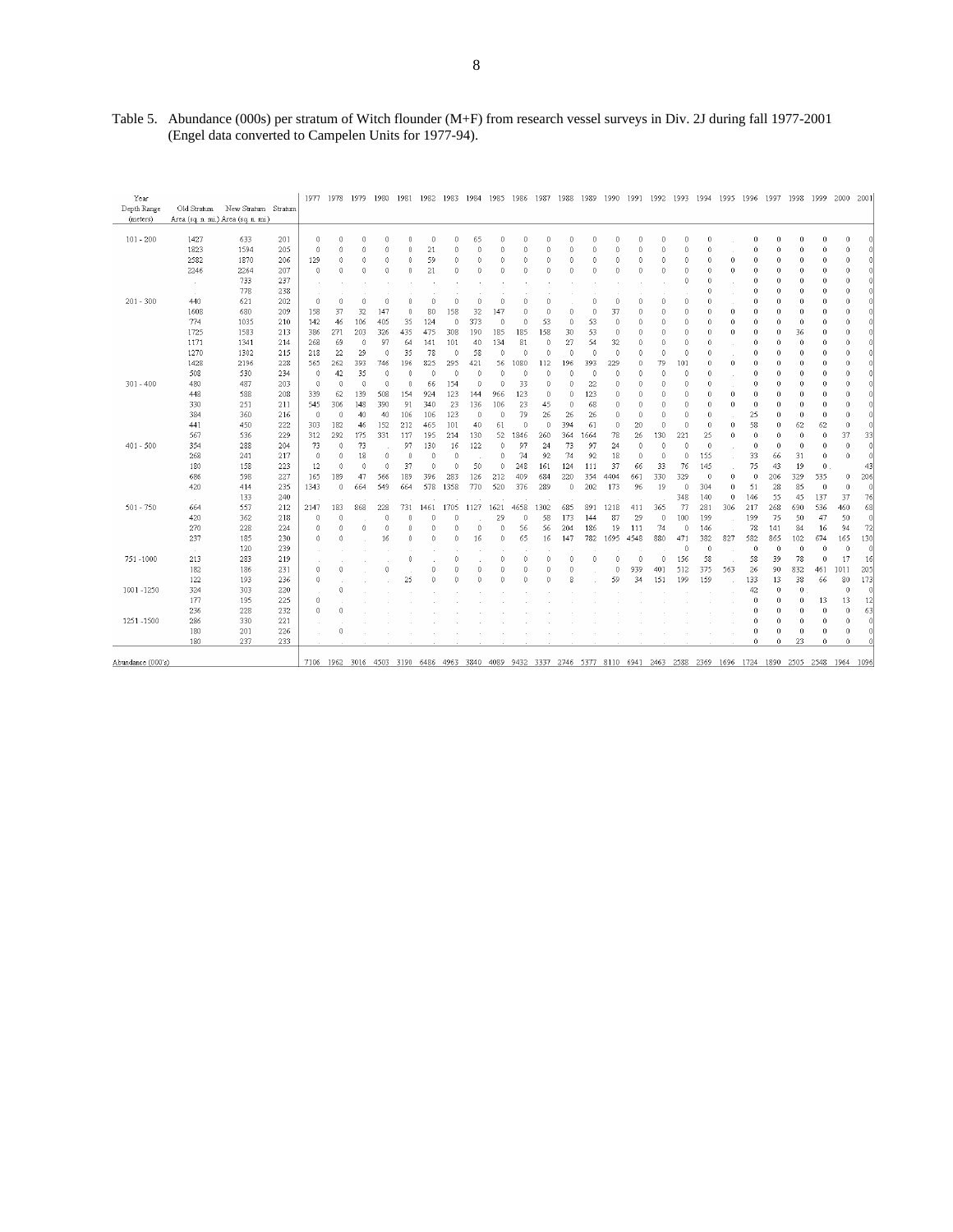## Table 6. Abundance (000s) per stratum of Witch flounder (M+F) from research vessel surveys in Div. 3K during fall 1978-2001 (Engel data converted to Campelen Units for 1978-94)..

| Year<br>Depth Range<br>(meters) | Old Stratum   | New Stratum<br>Area (sq. n. mi.) Area (sq. n. mi.) | Stratum | 1978     |             | 1979 1980              | 1981     | 1982        | 1983 | 1984             | 1985        | 1986     | 1987     | 1988       | 1989     | 1990     |                    | 1991 1992 | 1993     | -1994     | 1995            | -1996                                                                                                                       | 1997            | 1998        | 1999              | 2000         | 2001           |
|---------------------------------|---------------|----------------------------------------------------|---------|----------|-------------|------------------------|----------|-------------|------|------------------|-------------|----------|----------|------------|----------|----------|--------------------|-----------|----------|-----------|-----------------|-----------------------------------------------------------------------------------------------------------------------------|-----------------|-------------|-------------------|--------------|----------------|
| $101 - 200$                     |               | 798                                                | 608     |          |             |                        |          |             |      |                  |             |          |          |            |          |          |                    |           |          |           |                 | 0                                                                                                                           | 0               | $\theta$    |                   | $\theta$     |                |
|                                 |               | 445                                                | 612     |          |             |                        |          |             |      |                  |             |          |          |            |          |          |                    |           |          |           |                 | 0                                                                                                                           | $\Omega$        | $\theta$    |                   | 31           |                |
|                                 |               | 250                                                | 616     |          |             |                        |          |             |      |                  |             |          |          |            |          |          |                    |           |          |           |                 | 0                                                                                                                           | n               | $\theta$    |                   | $\theta$     |                |
|                                 | 1455          | 1347                                               | 618     |          |             |                        |          |             |      |                  | £           | $\Omega$ | $\Omega$ | $\Omega$   | $\Omega$ | $\Omega$ | $\Omega$           | $\Omega$  | $\Omega$ | $\Omega$  | $\Omega$        | Ó                                                                                                                           | $\Omega$        | $\theta$    | $\ddot{\text{o}}$ | $\theta$     |                |
|                                 | 1588          | 1753                                               | 619     |          |             |                        |          |             |      | 0                | n           | 0        | 0        | 0          | n        | $\theta$ | 0                  | 0         | n        | $\theta$  | 0               | 0                                                                                                                           | 0               | $\theta$    | 0                 | $\mathbb O$  |                |
| $201 - 300$                     |               | 342                                                | 609     |          |             |                        |          |             |      |                  |             |          |          |            |          |          |                    |           |          |           |                 | O                                                                                                                           | $\Omega$        | $\theta$    |                   | $\theta$     |                |
|                                 | $\mathcal{L}$ | 573                                                | 611     |          |             |                        |          |             |      |                  |             |          |          |            |          |          |                    |           |          |           |                 | 0                                                                                                                           | 0               | $\theta$    |                   | $\theta$     |                |
|                                 |               | 251                                                | 615     |          |             |                        |          |             |      |                  |             |          |          |            |          |          |                    |           |          |           |                 | 0                                                                                                                           | $\Omega$        | $\theta$    |                   | 17           |                |
|                                 | 2709          | 2545                                               | 620     | 963      | 1975        | 621                    | 149      | 166         | 112  | 115              | 80          | 124      | 0        | $\theta$   | $\theta$ | 0        | $\hat{\mathbf{n}}$ | $\theta$  | n        | $\theta$  | $\theta$        | 0                                                                                                                           | 0               | $\mathbf 0$ | 0                 | $\mathbb O$  | n              |
|                                 | 2859          | 2537                                               | 621     | 1999     | 5149        | 696                    | 286      | 169         | 688  | 253              | 393         | 28       | 66       | 0          | 486      | $\theta$ | $\theta$           | $\theta$  | $\Omega$ | $\theta$  | $\ddot{\rm{o}}$ | Ó                                                                                                                           | $\theta$        | 187         | $\ddot{\rm{o}}$   | $\theta$     | $\theta$       |
|                                 | 668           | 1105                                               | 624     | 525      | 230         | 161                    | 597      | 459         | 184  | 368              | 161         | 92       | 31       | $\theta$   | $\Omega$ | 23       | 0                  | $\theta$  | 22       | $\theta$  | $\theta$        | $\theta$                                                                                                                    | 30              | $\theta$    | 57                | 30           | 30             |
|                                 | 447           |                                                    | 632     | 553      | 769         | 261                    | 646      | 512         | 492  |                  | 225         | 92       | 31       | 31         | 61       | $\theta$ | 6                  | 57        |          |           |                 |                                                                                                                             |                 |             |                   |              |                |
|                                 | 1618          | 1555                                               | 634     | 841      | 835         | 1272                   | 668      | 911         | 223  | 890              | 544         | 267      | 283      | 482        | 254      | $\theta$ | $\hat{0}$          | 240       | 13       | $\theta$  | $\mathbf 0$     | $\theta$                                                                                                                    | $\theta$        | $\theta$    | $\ddot{\rm{o}}$   | $\mathbf{0}$ | $\Omega$       |
|                                 | 1274          | 1274                                               | 635     | 1694     | 1906        | 1782                   | 1577     | 876         | 584  | 2432             | 1127        | 29       | 146      | 456        | 175      | 29       | 0                  | 58        | n        | $\theta$  | 29              | $\theta$                                                                                                                    | 70              | 105         | $\ddot{\rm{o}}$   | 80           | 0              |
|                                 | 1455          | 1455                                               | 636     | 1716     | 1716        | 1887                   | 1168     | 961         | 634  | 2927             | 976         | 400      | 486      | 767        | 240      | 29       | $\hat{0}$          | $\theta$  | $\theta$ | $\theta$  | 29              | 33                                                                                                                          | 67              | $\theta$    | $\theta$          | $\bf 0$      | 71             |
|                                 | 1132          | 1132                                               | 637     | 1609     | 3292        | 1972                   | 2362     | 2380        | 4765 | 3530             | 3315        | 740      | 960      | 195        | 156      | $\theta$ | $\theta$           | 52        | 52       | $\theta$  | $\theta$        | $\theta$                                                                                                                    | 31              | 62          | 145               |              | 31             |
| $301 - 400$                     |               | 256                                                | 610     |          |             |                        |          |             |      |                  |             |          |          |            |          |          |                    |           |          |           |                 | 104                                                                                                                         | 18              | 53          |                   | 35           | 55             |
|                                 | $\sim$        | 263                                                | 614     |          |             |                        |          |             |      |                  |             |          |          |            |          |          |                    |           |          |           |                 | 36                                                                                                                          | 18              | $\theta$    |                   | 163          | 36             |
|                                 |               | 593                                                | 617     |          |             |                        |          |             |      |                  |             |          |          |            |          |          |                    |           | $\theta$ | $\theta$  | 41              | $\theta$                                                                                                                    | 27              | 51          | $\ddot{\rm{o}}$   | $\theta$     | $\overline{0}$ |
|                                 | 1027          | 494                                                | 623     | 871      | 989         | 871                    | 742      | 480         | 871  | 565              | 918         | 283      | 537      | 311        | 47       | $\theta$ | n                  | $\theta$  | $\Omega$ | $\bigcap$ | $\theta$        | $\bigcap$                                                                                                                   | $\theta$        | $\theta$    | $\theta$          | $\theta$     | $\bigcap$      |
|                                 | 850           | 888                                                | 625     | 1579     | 3976        | 1462                   | 2572     | 585         | 2222 | 2081             | 1684        | 78       | 322      | 292        | 88       | $\theta$ | $\theta$           | $\theta$  | $\Omega$ | $\theta$  | 41              | 24                                                                                                                          | $\bf{0}$        | 31          | 31                | $\theta$     | 35             |
|                                 | 919           | 1113                                               | 626     |          | 8849 11251  | 10644                  | 1593     | 6928        | 4867 | 2866             | 1618        | 63       | 582      | 126        | 329      | $\theta$ | $\theta$           | 42        | $\theta$ | $\theta$  | $\theta$        | $\theta$                                                                                                                    | 122             | $\theta$    | 575               | 364          | 306            |
|                                 | 1085          | 1085                                               | 628     | 3603     | 8358        | 5249                   | 1841     | 3433        | 6567 | 2708             | 4229        | 1692     | 896      | 269        | 634      | $\theta$ | $\theta$           | 149       | $\theta$ | $\theta$  | 27              | $\theta$                                                                                                                    | 30              | $\theta$    | 179               | 269          | 114            |
|                                 | 499           | 495                                                | 629     | 3032     | 3672        | 4915                   | 2792     | 1476        | 3638 | 1373             | 2094        | 526      | 732      | 755        | 412      | 103      | $\theta$           | 46        | 182      | 136       | 306             | 34                                                                                                                          | 34              | 68          | 375               | 280          | 45             |
|                                 | 544           | 332                                                | 630     | 2769     | 1347        | 1123                   | 1310     |             | 898  | 798              | 917         | 299      | 274      | 249        | 125      | $\theta$ | $\mathbf{0}$       | 25        | 30       | $\theta$  | 0               | 46                                                                                                                          | 46              | 23          | 114               | 101          | 15             |
|                                 | 2179          | 2067                                               | 633     | 2964     | 3897        | 4526                   | 2098     | 2955        | 3047 | 3627             | 2848        | 3560     | 1853     | 3485       | 3687     | 1063     | 360                | 552       | 600      | 57        | 67              | 221                                                                                                                         | 284             | 348         | 63                | 190          | 135            |
|                                 | 2059          | 2059                                               | 638     |          | 6833 15200  | 9725                   | 9559     | 5910        | 6849 |                  | 14417 12385 | 11330    |          | 7534 11400 | 5047     | 535      | 612                | 317       | 368      | 13        | 78              | 150                                                                                                                         | 157             | 661         | 602               | 1020         | 617            |
|                                 | 1463          | 1463                                               | 639     | 2013     | 1157        | 2650                   | 2013     | 1429        | 4025 | 5459             | 2792        | 2382     | 1236     | 3321       | 503      | 489      | 67                 | 24        | $\theta$ | 226       | 115             | 34                                                                                                                          | 101             | 168         | $\theta$          | $\theta$     | $\theta$       |
| $401 - 500$                     |               | 30                                                 | 613     |          |             |                        |          |             |      |                  |             |          |          |            |          |          |                    |           |          |           |                 | $\overline{2}$                                                                                                              | $\overline{4}$  | 14          |                   | 220          | 14             |
|                                 | 632           | 691                                                | 622     | 2652     | 1942        | 3347                   | 1608     | 1130        | 2260 | 978              | 1934        | 696      | 1478     | 203        | 290      | 130      | 58                 | 261       | 238      | $\theta$  | 28              | 23                                                                                                                          | 32              | 95          | $\theta$          | 63           | 158            |
|                                 | 1184          | 1255                                               | 627     |          |             | 6026 11618 12948 22938 |          | 18544 22232 |      | 18690 17311      |             | 7753     | 3882     | 7199       | 6271     | 1955     | 434                | 271       | 3625     | 367       | 792             | 127                                                                                                                         | 1343            | 2244        | 660               | 2013         | 773            |
|                                 | 1202          | 1321                                               | 631     | 8515     | 5677        | 6338                   | -13261   | 1819        |      | 8863 12666 11433 |             | 8019     | 3417     | 2563       | 1819     | 276      | 2563               | 2260      | 727      | 2453      | 537             | 178                                                                                                                         | 569             | 485         | 84                | 628          | 314            |
|                                 | 198           | 69                                                 | 640     | 109      |             | 232                    | 82       | 463         |      | 572              | 1716        | 2465     | 4018     | 2274       | 1648     | 245      | 245                | 91        | n        | $\theta$  |                 | 38                                                                                                                          | 19              | 62          | 5                 | 47           | 138            |
|                                 | 204           | 216                                                | 645     | 14       |             | $\theta$               | 14       | 412         | 295  | 2021             | 393         |          | 5837     | 1109       | 463      | 2357     | 196                | 47        | 188      | 119       | 0               | 149                                                                                                                         | 45              | 13          | 104               | 74           | 110            |
|                                 |               | 134                                                | 650     |          |             |                        |          |             |      |                  |             |          |          |            |          |          |                    |           | 25       | 5         |                 | 28                                                                                                                          | 147             | 313         | 179               |              | 166            |
| 501 - 750                       | 584           | 230                                                | 641     | $\cup$   | $\cap$      | 80                     | 161      | 60          | 241  | 0                | 1004        |          | 2437     |            |          | . 17031  | 1366               | $\theta$  | 53       | 74        | 79              | 253                                                                                                                         | 190             | 506         | 378               |              | 791            |
|                                 | 333           | 325                                                | 646     | $\Omega$ | $\mathbf 0$ | 46                     | 23       | 46          | 710  | 92               | 122         |          | 115      |            |          | 527      | 366                | 290       | 209      | 462       | 22              | 2209                                                                                                                        | 156             | 156         | 156               | 797          | 536            |
|                                 |               | 359                                                | 651     |          |             |                        |          |             |      |                  |             |          |          |            |          |          |                    |           | 49       | 111       |                 | 444                                                                                                                         | 771             | 444         | 571               |              | 1552           |
| 751-1000                        | 931           | 418                                                | 642     | $\Omega$ |             | 64                     | $\Omega$ | 43          |      | 128              | 128         |          | 128      |            |          | 4013     | 2177               | 1089      | 383      | 173       | ÷.              | 29                                                                                                                          | $\ddot{\rm{o}}$ | 29          | 173               | 597          | 33             |
|                                 | 409           | 360                                                | 647     | $\theta$ | 0           | 0                      | n        | 0           |      |                  | 38          |          |          |            |          | 534      | 1594               | 506       | 281      | 264       |                 | 173                                                                                                                         | 198             | 272         | 743               | $\theta$     | 867            |
|                                 |               | 516                                                | 652     |          |             |                        |          |             |      |                  |             |          |          |            |          |          |                    |           | 899      | 355       |                 | 745                                                                                                                         | 1207            | 1526        | 177               | 887          | 238            |
| 1001-1250                       | 1266          | 733                                                | 643     | $\theta$ | 0           |                        |          |             |      |                  |             |          |          |            |          |          |                    |           |          |           |                 | 0                                                                                                                           | n               | $\theta$    | 34                | 45           | n              |
|                                 | 232           | 228                                                | 648     | $\theta$ |             |                        |          |             |      |                  |             |          |          |            |          |          |                    |           |          |           |                 | 0                                                                                                                           | $\Omega$        | $\theta$    | $\theta$          | $\theta$     | $\Omega$       |
|                                 |               | 531                                                | 653     |          |             |                        |          |             |      |                  |             |          |          |            |          |          |                    |           | 974      |           |                 | 0                                                                                                                           | 0               | $\theta$    | 37                | $\bf{0}$     | 37             |
| 1251 - 1500                     | 954           | 474                                                | 644     | $\Omega$ | $\Omega$    |                        |          |             |      |                  |             |          |          |            |          |          |                    |           |          |           |                 | 0                                                                                                                           | $\Omega$        | $\theta$    | $\Omega$          | $\Omega$     | $\theta$       |
|                                 | 263           | 212                                                | 649     | $\Omega$ |             |                        |          |             |      |                  |             |          |          |            |          |          |                    |           |          |           |                 | 0                                                                                                                           | 0               | $\theta$    | $\theta$          | $\bf{0}$     | n              |
|                                 |               | 479                                                | 654     |          |             |                        |          |             |      |                  |             |          |          |            |          |          |                    |           |          |           |                 | $\Omega$                                                                                                                    | $\Omega$        | 38          | $\Omega$          | $\theta$     | $\Omega$       |
| Abundance (000's)               |               |                                                    |         |          |             |                        |          |             |      |                  |             |          |          |            |          |          |                    |           |          |           |                 | 59729 84954 72871 70058 52145 75267 79554 70384 40917 37279 35486 22734 29338 10045 6377 8918 4815 2191 5081 5716 7955 5441 |                 |             |                   | 7952 7220    |                |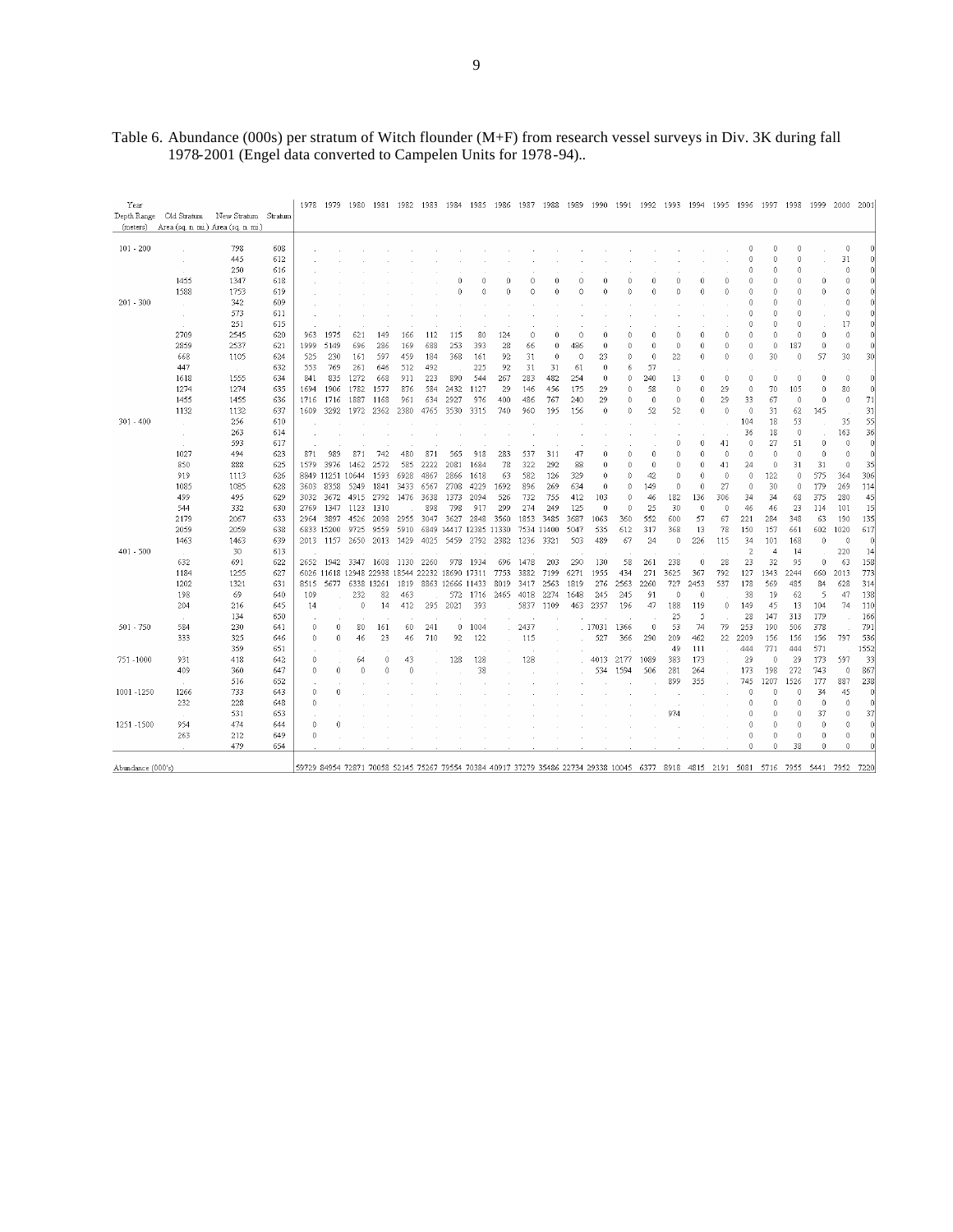| Year<br>Depth Range | Old Stratum                         | New Stratum  | Stratum    | 1984                                                         | 1985       | 1986         | 1987         | 1988          | 1989             | 1990        |                   | 1991 1992 1993 |                   | 1994                    | 1995             | - 1996                            | 1997        | 1998      | 1999                       | 2000             | 2001                    |
|---------------------|-------------------------------------|--------------|------------|--------------------------------------------------------------|------------|--------------|--------------|---------------|------------------|-------------|-------------------|----------------|-------------------|-------------------------|------------------|-----------------------------------|-------------|-----------|----------------------------|------------------|-------------------------|
| (meters)            | Area (sq. n. mi.) Area (sq. n. mi.) |              |            |                                                              |            |              |              |               |                  |             |                   |                |                   |                         |                  |                                   |             |           |                            |                  |                         |
| 274-366             |                                     | 81           | 800        |                                                              |            |              |              |               |                  |             |                   |                |                   |                         |                  |                                   |             | 178       |                            |                  | 953                     |
| $30 - 56$           |                                     | 268          | 784        |                                                              |            |              |              |               |                  |             |                   |                |                   |                         |                  | $\mathbf 0$                       | 0           | 0         | ÷.                         | 74               | 0                       |
| $57 - 92$           | 2071<br>1780                        | 2071<br>1780 | 350<br>363 | 166<br>92                                                    | 0<br>0     | 0<br>35      | 0<br>0       | 0<br>$\theta$ | 0<br>$\mathbf 0$ | 0<br>306    | $\bf 0$<br>43     | 0<br>39        | 0<br>$\mathbf 0$  | $\theta$<br>$\theta$    | 0<br>$\mathbf 0$ | 0<br>0                            | 0<br>0      | 0<br>0    | 0<br>$\theta$              | 0<br>$\mathbf 0$ | $\mathbb O$<br>$\bf{0}$ |
|                     | 1121                                | 1121         | 371        | 44                                                           | 0          | $\theta$     | 0            | 0             | 0                | 0           | $\mathbf 0$       | 0              | $\theta$          | $\theta$                | 0                | 0                                 | 44          | 0         | 0                          | 0                | $\mathbb O$             |
|                     | 2460                                | 2460         | 372        | 182                                                          | 0          | $\mathbb O$  | 0            | 26            | 0                | 34          | 13                | 0              | 0                 | $\theta$                | 34               | 0                                 | 0           | 0         | 0                          | 0                | 0                       |
|                     | 1120                                | 1120         | 384        | 128                                                          | 0          | 0            | 0            | $\mathbf 0$   | 0                | 0           | 0                 | 0              | 0                 | $\theta$                | 0                | 0                                 | 0           | 0         | 0                          | 0                | $\theta$                |
|                     |                                     | 465          | 785        |                                                              |            |              |              |               |                  |             |                   |                |                   |                         |                  | Û                                 | 0           | 0         | J.                         | 0                | 32                      |
| $93 - 183$          | 1519                                | 1519         | 328        | 52                                                           | 0          | 0            | $\mathbb O$  | $\mathbb O$   | $\mathbb O$      | 0           | 0                 | 0              | 0                 | $\theta$                | 0                | 0                                 | 0           | 0         | 0                          | 0                | $\mathbf 0$             |
|                     | 1574                                | 1574         | 341        | 217                                                          | 0          | 0            | 24           | 27            | 0                | 0           | 0                 | 0              | 0                 | $\theta$                | 0                | 0                                 | 0           | 43        | 0                          | 0                | 0                       |
|                     | 585                                 | 585          | 342        | 0                                                            | 0          | $\theta$     | 0            | $\mathbf 0$   | $\ddot{0}$       | 0           | 0                 | 0              | $\theta$          | $\theta$                | 0                | 0                                 | 0           | 0         | 40                         | 0                | 0                       |
|                     | 525                                 | 525          | 343        | 90                                                           | 0          | $\theta$     | 0            | $\mathbb O$   | $\mathbf{0}$     | 0           | 0                 | 0              | 0                 | $\theta$                | 0                | $\theta$                          | 0           | 0         | $\mathbb O$                | 0                | $\mathbf 0$             |
|                     | 2120                                | 2120         | 348        | 292                                                          | 0          | $\theta$     | 0            | 58            | 0                | 0           | 0                 | 0              |                   | $\theta$                | 0                | 0                                 | 0           | 49        | 0                          | 73               | $\pmb{0}$               |
|                     | 2114                                | 2114         | 349        | 291                                                          | 0          | 162          | 0            | 32            | 0                | 166         | 0                 | 0              | $\mathbf 0$       | $\theta$                | 0                | 0<br>0                            | 42          | 0         | 0                          | 42               | $\mathbb O$             |
|                     | 2817<br>1041                        | 2817<br>1041 | 364<br>365 | 271                                                          | 0          | 155<br>57    | 0<br>48      | 55<br>29      | 0<br>0           | 32<br>0     | $\mathbf 0$<br>48 | 0<br>0         | 0<br>0            | $\theta$<br>$\theta$    | 0<br>0           | 0                                 | 0<br>0      | 43<br>0   | 43<br>$\mathbb O$          | 0                | 43<br>0                 |
|                     | 1320                                | 1320         | 370        | 143<br>233                                                   | 0<br>0     | $\mathbf{0}$ | 30           | $\mathbf{0}$  | 0                | 0           | $\boldsymbol{0}$  | 0              | $\theta$          | $\theta$                | 0                | 0                                 | 0           | 0         | 0                          | 0                | 0                       |
|                     | 2356                                | 2356         | 385        | 324                                                          | 0          | 122          | 36           | 25            | 0                | 0           | 0                 | 0              | 0                 | $\theta$                | 0                | 0                                 | 0           | 0         | 0                          | 0                | 0                       |
|                     | 1481                                | 1481         | 390        | 136                                                          | 0          | $\theta$     | $\mathbf{0}$ | $\mathbf 0$   | $\ddot{0}$       | 0           | 0                 | 0              | 0                 | $\theta$                | 0                | 0                                 | 0           | 0         | 0                          | 0                | $\mathbf 0$             |
|                     |                                     | 84           | 786        |                                                              |            |              |              |               |                  |             |                   |                |                   |                         |                  | 90                                | 36          | 23        |                            | 40               | 164                     |
|                     |                                     | 613          | 787        |                                                              |            |              |              |               |                  |             |                   |                |                   |                         |                  | $\ddot{\phantom{0}}$              | 0           | 0         | ×                          | 0                | $\theta$                |
|                     |                                     | 261          | 788        |                                                              |            |              |              |               |                  |             |                   |                |                   |                         |                  | 0                                 | 0           | 18        | ÷                          | 18               | $\mathbf 0$             |
|                     |                                     | 89           | 790        |                                                              |            |              |              |               |                  |             |                   |                |                   |                         |                  | 6                                 | 18          | 55        |                            | 0                | 37                      |
|                     |                                     | 72           | 793        |                                                              |            |              |              |               |                  |             |                   |                |                   |                         |                  | 0                                 | 0           | 0         |                            | 0                | $\mathbf 0$             |
|                     |                                     | 216          | 794        |                                                              |            |              |              |               |                  |             |                   |                |                   |                         |                  | 0                                 | 0           | 0         |                            |                  | 0                       |
|                     |                                     | 98           | 797        |                                                              |            |              |              |               |                  |             |                   |                |                   |                         |                  | 7                                 | 0           | 0         |                            | 0                | $\mathbf 0$             |
|                     |                                     | 72           | 799        |                                                              |            |              |              |               | $\mathbf 0$      |             |                   |                |                   |                         |                  | 0<br>$\theta$                     | 0           | 0         |                            | 0                | $\mathbb O$             |
| 184 - 274           | 1494<br>983                         | 1582<br>983  | 344<br>347 | 206<br>586                                                   | 46<br>0    | 117<br>34    | 154<br>0     | 0<br>135      | 108              | 0<br>0      | 0<br>0            | 0<br>0         | 0<br>0            | $\theta$<br>$\mathbf 0$ | 0<br>0           | 0                                 | 0<br>0      | 0<br>0    | $\mathbb O$<br>$\mathbb O$ | 64<br>0          | $\mathbb O$<br>45       |
|                     | 1394                                | 1394         | 366        | 157                                                          | 362        | 431          | 219          | 110           | 164              | 32          | $\theta$          | 8              | 0                 | $\theta$                | 0                | 0                                 | 38          | 0         | 38                         | 0                | 0                       |
|                     | 961                                 | 961          | 369        | 359                                                          | 507        | 661          | 330          | 1348          | 529              | 463         | 162               | 0              | 0                 | $\theta$                | 39               | $\Omega$                          | 0           | 0         | $\mathbb O$                | 0                | $\mathbb O$             |
|                     | 983                                 | 983          | 386        | 186                                                          | 568        | 1082         | 1792         | 1974          | 352              | 237         | 270               | 1262           | $\theta$          | $\theta$                | $\mathbb O$      | 0                                 | 0           | 0         | $\mathbb O$                | $\mathbf 0$      | $\mathbf 0$             |
|                     | 821                                 | 821          | 389        | 169                                                          | 158        | 875          | 226          | 169           | 28               | 75          | $\mathbf 0$       | 38             | 0                 | $\theta$                | 33               | 0                                 | 0           | 0         | 0                          | 301              | 0                       |
|                     | 282                                 | 282          | 391        | 0                                                            | 39         | 0            | 19           | $\mathbf 0$   | 0                | 0           | 91                | 26             | 0                 | $\theta$                | 34               | 0                                 | 19          | 0         | 0                          | 0                | $\mathbf 0$             |
|                     |                                     | 164          | 795        |                                                              |            |              |              |               |                  |             |                   |                |                   |                         |                  | $\hat{0}$                         | $\mathbf 0$ | 0         |                            | 56               | $\mathbf 0$             |
|                     |                                     | 72           | 789        |                                                              |            |              |              |               |                  |             |                   |                |                   |                         |                  | $\boldsymbol{0}$                  | 5           | 5         |                            | 22               | 5                       |
|                     |                                     | 227          | 791        |                                                              |            |              |              |               |                  |             |                   |                |                   |                         |                  | 42                                | 62          | 0         |                            | 0                | 28                      |
|                     |                                     | 100          | 798        |                                                              |            |              |              |               |                  |             |                   |                |                   |                         |                  | 7                                 | 7           | 172       |                            | 135              | 530                     |
| 275 - 366           | 1432                                | 1432         | 345        | 6895                                                         | 1488       | 739          | 4531         | 2589          | 3180             | 2088        | 0                 | 345            | 394               | 0                       | 113              | 70                                | 223         | 439       | 149                        | 117              | 79                      |
|                     | 865<br>334                          | 865<br>334   | 346<br>368 | 2380<br>46                                                   | 3498<br>46 | 3927<br>459  | 1487<br>23   | 2427<br>69    | 1606<br>207      | 2340<br>115 | 389<br>69         | 170<br>14      | 76<br>$\mathbf 0$ | $\theta$<br>$\theta$    | 0<br>23          | 35<br>$\mathbf 0$                 | 317<br>23   | 178<br>0  | 282<br>20                  | 119<br>23        | 278<br>$\theta$         |
|                     | 718                                 | 718          | 387        | 165                                                          | 444        | 247          | 691          | 2025          | 1679             | 4971        | 198               | 66             | 33                | 77                      | 99               | 49                                | 44          | 0         | 44                         | 593              | 44                      |
|                     | 361                                 | 361          | 388        | 1440                                                         | 50         |              | 819          | 149           | 149              | 0           | 116               | 199            | $\mathbb O$       | 14                      | 0                | $\theta$                          | 0           | 149       | 0                          | 124              | 309                     |
|                     | 145                                 | 145          | 392        | 80                                                           | 20         | 20           | 70           | 20            | 0                | 0           | $\boldsymbol{0}$  | 0              | $\mathbf 0$       | 7                       | 0                | $\mathbf 0$                       | 0           | 0         | 0                          | $\theta$         | 16                      |
|                     |                                     | 175          | 796        |                                                              |            |              |              |               |                  |             |                   |                |                   |                         |                  | 0                                 | 107         | 24        |                            | 21               | 638                     |
| 367 - 549           | 186                                 | 186          | 729        | 217                                                          | 192        | 409          |              |               |                  | 64          | 341               | 422            | 51                | 290                     | 34               | 375                               | 115         | 0         | 0                          | 34               | 13                      |
|                     | 216                                 | 216          | 731        | 877                                                          | 371        |              |              |               |                  | 520         | 248               | 604            | 99                | 200                     | 45               |                                   | $\mathbb O$ | 74        | 56                         | 59               | 15                      |
|                     | 468                                 | 468          | 733        | 338                                                          | 1610       |              |              |               |                  | 2221        | 2983              | 665            | 258               | 136                     | 32               | 19                                | 0           | 114       | 129                        | 170              | 109                     |
|                     | 272                                 | 272          | 735        | 661                                                          | 37         | 2320         |              |               |                  |             | 349               | 249            | 37                | 14                      | 75               | 58                                | 75          | 168       | 50                         | 17               | 19                      |
|                     |                                     | 50           | 792        |                                                              |            |              |              |               |                  |             |                   |                |                   |                         |                  | 901                               | 423         | 279       |                            | 915              | 1829                    |
| 550 - 731           | 170<br>231                          | 170<br>231   | 730<br>732 | 105<br>365                                                   | 23<br>302  |              |              |               |                  | 32          | 117<br>270        | 12<br>397      | 195<br>48         | 171<br>339              | 108<br>78        | $\mathbf{0}$<br>280               | 47<br>413   | 19<br>969 | 21<br>508                  | 58<br>524        | 509<br>565              |
|                     | 228                                 | 228          | 734        | 21                                                           | 267        |              |              |               |                  | 251         | 110               | 16             | 141               | 146                     | 44               | 467                               | 70          | 380       | 173                        | 125              | 28                      |
|                     | 175                                 | 175          | 736        |                                                              | 373        | 987          |              |               |                  | 506         | 1613              | 217            | 241               | 34                      | 75               | 782                               | 277         | 1037      | 433                        | 1432             | 681                     |
| 732 - 914           |                                     | 227          | 737        |                                                              |            |              |              |               |                  |             |                   |                |                   |                         |                  | 468                               | 297         | 1109      | 390                        | 16               | 281                     |
|                     |                                     | 223          | 741        |                                                              |            |              |              |               |                  |             |                   |                |                   |                         |                  | 291                               | 460         | 892       | 14                         | 0                | 31                      |
|                     |                                     | 348          | 745        |                                                              |            |              |              |               |                  |             |                   |                |                   |                         |                  | 311                               | 479         | 168       | 202                        | 24               | 24                      |
|                     |                                     | 159          | 748        |                                                              |            |              |              |               |                  |             |                   |                |                   |                         |                  | 186                               | 0           | 0         | 50                         | 0                | $\theta$                |
| 915-1097            |                                     | 221          | 738        |                                                              |            |              |              |               |                  |             |                   |                |                   |                         |                  | 532                               | 347         | 56        | $\mathbb O$                | 0                | 14                      |
|                     |                                     | 206          | 742        |                                                              |            |              |              |               |                  |             |                   |                |                   |                         |                  | 43                                | 14          | 14        | 13                         | 0                | $\mathbb O$             |
|                     |                                     | 392          | 746        |                                                              |            |              |              |               |                  |             |                   |                |                   |                         |                  | 216                               | 168         | 0         | 0                          | 27               | $\mathbb O$             |
|                     |                                     | 126          | 749        |                                                              |            |              |              |               |                  |             |                   |                |                   |                         |                  | 61                                | 43          | 0         |                            | 0                | 0                       |
| 1098 - 1280         |                                     | 254          | 739        |                                                              |            |              |              |               |                  |             |                   |                |                   |                         |                  | 0                                 | 0           | 0         | 0                          | 0                | $\mathbf 0$             |
|                     |                                     | 211<br>724   | 743<br>747 |                                                              |            |              |              |               |                  |             |                   |                |                   |                         |                  | 0<br>0                            | 0<br>0      | 0<br>100  | 0<br>0                     | 0<br>0           | 0<br>0                  |
|                     |                                     | 556          | 750        |                                                              |            |              |              |               |                  |             |                   |                |                   |                         |                  | 0                                 | 0           | 0         | 0                          | 0                | $\mathbf 0$             |
| 1281-1463           |                                     | 264          | 740        |                                                              |            |              |              |               |                  |             |                   |                |                   |                         |                  | 0                                 | 0           | 0         | 0                          | 0                | $\mathbf 0$             |
|                     |                                     | 280          | 744        |                                                              |            |              |              |               |                  |             |                   |                |                   |                         |                  | 0                                 | 0           | 0         |                            | 0                | 0                       |
|                     |                                     | 229          | 751        |                                                              |            |              |              |               |                  |             |                   |                |                   |                         |                  | 0                                 | 14          | 0         |                            | 0                | $\mathbb O$             |
|                     |                                     |              |            |                                                              |            |              |              |               |                  |             |                   |                |                   |                         |                  |                                   |             |           |                            |                  |                         |
| Abundance (000's)   |                                     |              |            | 17914 10401 12839 10500 11269 8002 14453 7428 4748 1572 1428 |            |              |              |               |                  |             |                   |                |                   |                         |                  | 865 5297 4227 6754 2655 5361 7316 |             |           |                            |                  |                         |

Table 7 Abundance (000s) per stratum of Witch flounder (M+F) from research vessels in Div. 3L during the fall 1984-2001 (Engel data converted to Campelen Units for 1984-94).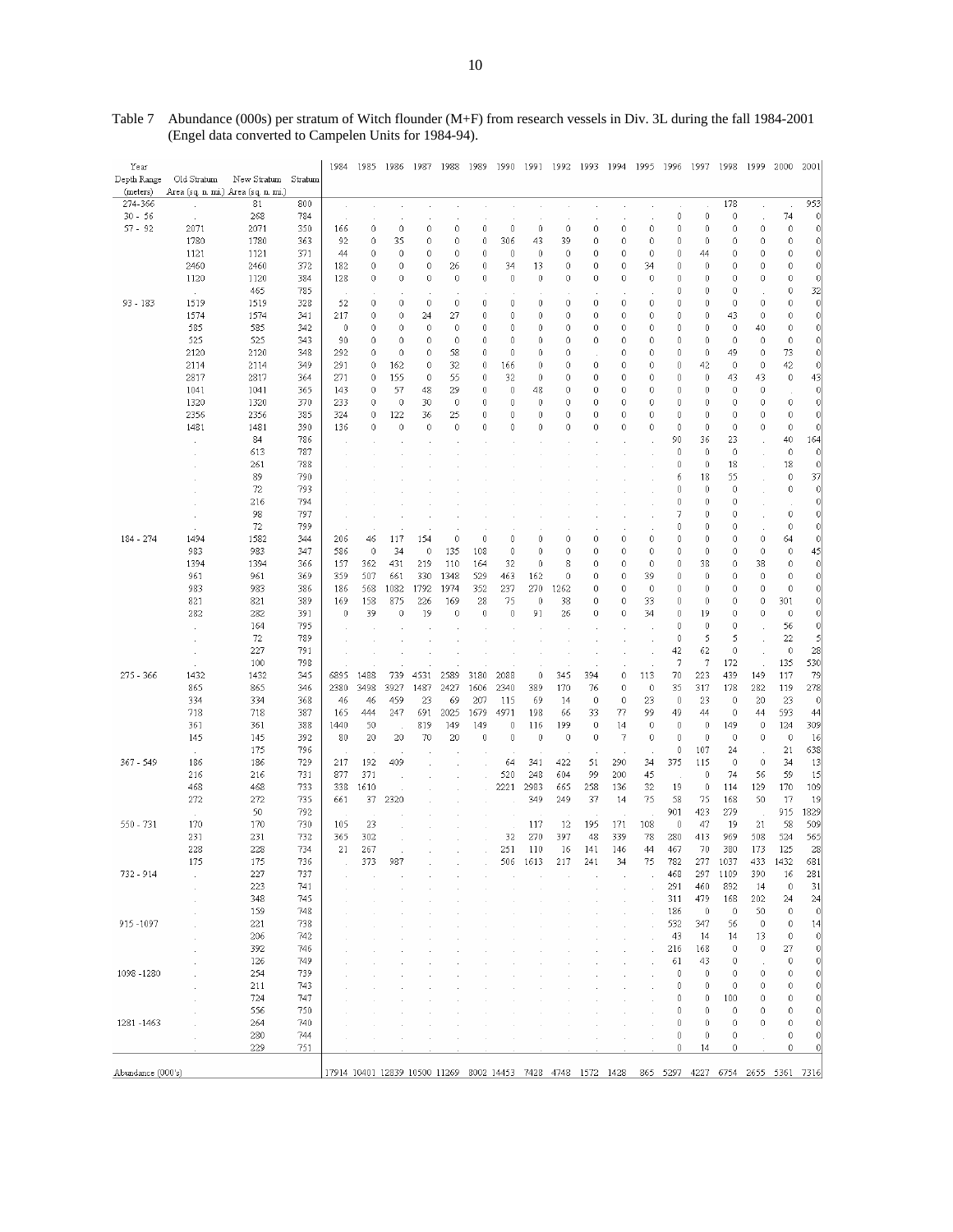| <b>YEAR</b> | DIV. 2J | DIV.3K | DIV. 3L | <b>TOTAL</b> |
|-------------|---------|--------|---------|--------------|
|             |         |        |         |              |
| 1977        | 5123    |        |         |              |
| 1978        | 1302    | 30353  |         |              |
| 1979        | 2218    | 49789  |         |              |
| 1980        | 3494    | 44962  |         |              |
| 1981        | 2582    | 43405  |         |              |
| 1982        | 4909    | 32429  |         |              |
| 1983        | 3693    | 49250  |         |              |
| 1984        | 2903    | 49038  | 13210   | 65151        |
| 1985        | 3030    | 35694  | 7881    | 46605        |
| 1986        | 5920    | 21359  | 10743   | 38022        |
| 1987        | 2063    | 21746  | 8679    | 32488        |
| 1988        | 1571    | 18110  | 9294    | 28975        |
| 1989        | 2653    | 8976   | 6606    | 18234        |
| 1990        | 3672    | 17088  | 10341   | 31101        |
| 1991        | 2669    | 4272   | 5274    | 12215        |
| 1992        | 1102    | 1863   | 3131    | 6095         |
| 1993        | 627     | 1327   | 778     | 2733         |
| 1994        | 462     | 846    | 663     | 1971         |
| 1995        | 255     | 184    | 390     | 828          |
| 1996        | 370     | 855    | 1806    | 3031         |
| 1997        | 465     | 1116   | 1087    | 2669         |
| 1998        | 649     | 1255   | 1906    | 3810         |
| 1999        | 752     | 881    | 826     | 2459         |
| 2000        | 497     | 1200   | 468     | 2165         |
| 2001        | 209     | 1427   | 1042    | 2678         |

Table 8. Estimates of biomass (tons) of witch flounder from Canadian fall surveys in Div. 2J, 3K and 3L during 1977-2001.

Table 9. Estimates of abundance (000s) of witch flounder from Canadian fall surveys in Div. 2J, 3K and 3L during 1977-2001.

| <b>YEAR</b> | DIV.2J | DIV.3K | DIV.3L | <b>TOTAL</b> |
|-------------|--------|--------|--------|--------------|
| 1977        | 7106   |        |        |              |
| 1978        | 1962   | 59729  |        |              |
| 1979        | 3016   | 84954  |        |              |
| 1980        | 4503   | 72871  |        |              |
| 1981        | 3190   | 70058  |        |              |
| 1982        | 6486   | 52145  |        |              |
| 1983        | 4963   | 75267  |        |              |
| 1984        | 3840   | 79554  | 17914  | 101307       |
| 1985        | 4089   | 70384  | 10401  | 84874        |
| 1986        | 9432   | 40917  | 12839  | 63188        |
| 1987        | 3337   | 37279  | 10500  | 51117        |
| 1988        | 2746   | 35486  | 11269  | 49501        |
| 1989        | 5377   | 22734  | 8002   | 36113        |
| 1990        | 8110   | 29338  | 14453  | 51901        |
| 1991        | 6941   | 10045  | 7428   | 24414        |
| 1992        | 2463   | 6377   | 4748   | 13588        |
| 1993        | 2588   | 8918   | 1572   | 13078        |
| 1994        | 2369   | 4815   | 1428   | 8612         |
| 1995        | 1696   | 2191   | 865    | 4753         |
| 1996        | 1724   | 5081   | 5297   | 12102        |
| 1997        | 1890   | 5716   | 4227   | 11833        |
| 1998        | 2505   | 7955   | 6755   | 17215        |
| 1999        | 2548   | 5441   | 2655   | 10644        |
| 2000        | 1964   | 7952   | 5361   | 15277        |
| 2001        | 1096   | 7220   | 7316   | 15632        |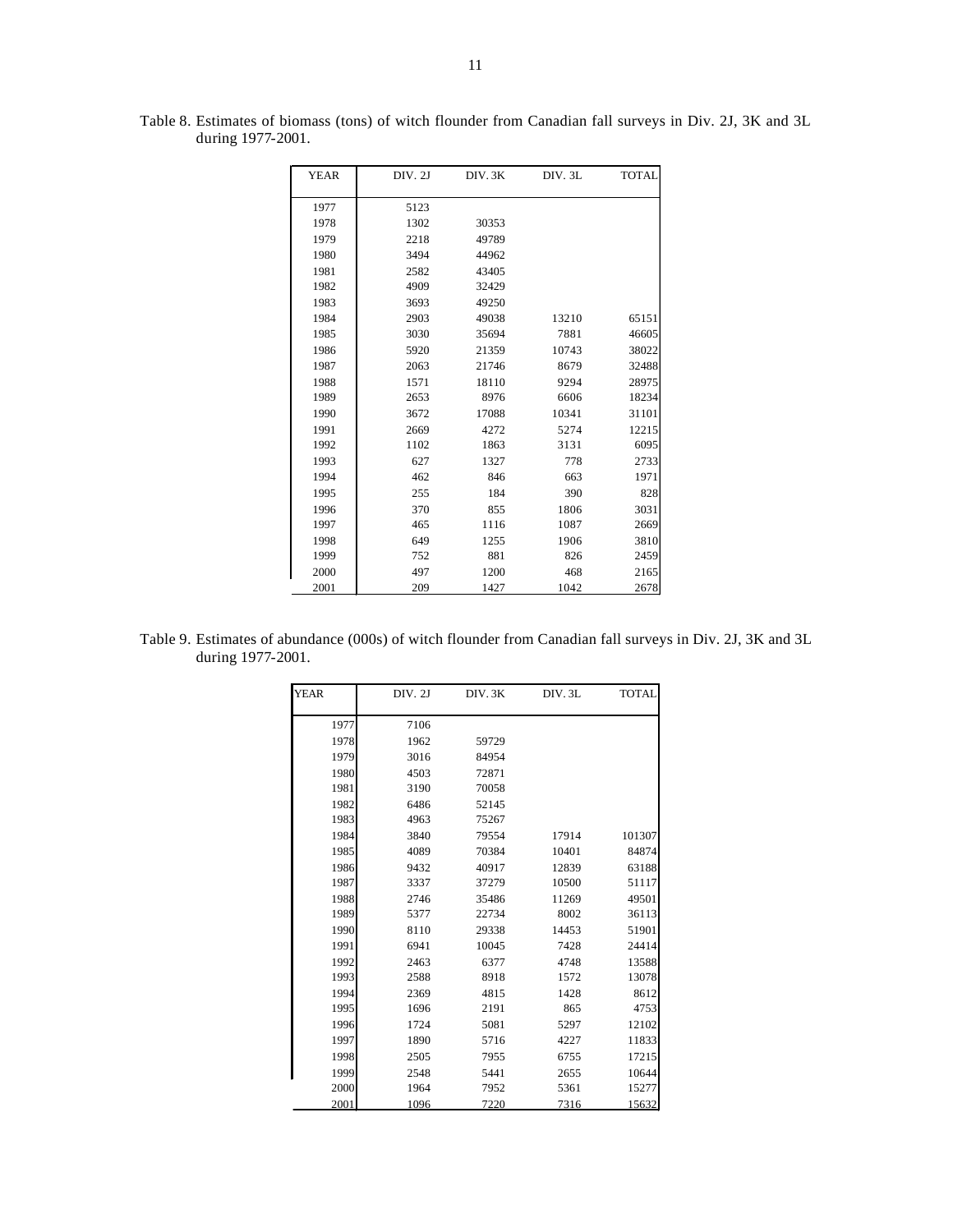

Fig. 1 Commercial catches and TAC's of witch flounder in Divisions 2J, 3K and 3L during 1963-2001. Catches in Division 3M are included for 1998-2000. Although not included, the estimated catch in Division 3M for 2001 was 324 tons.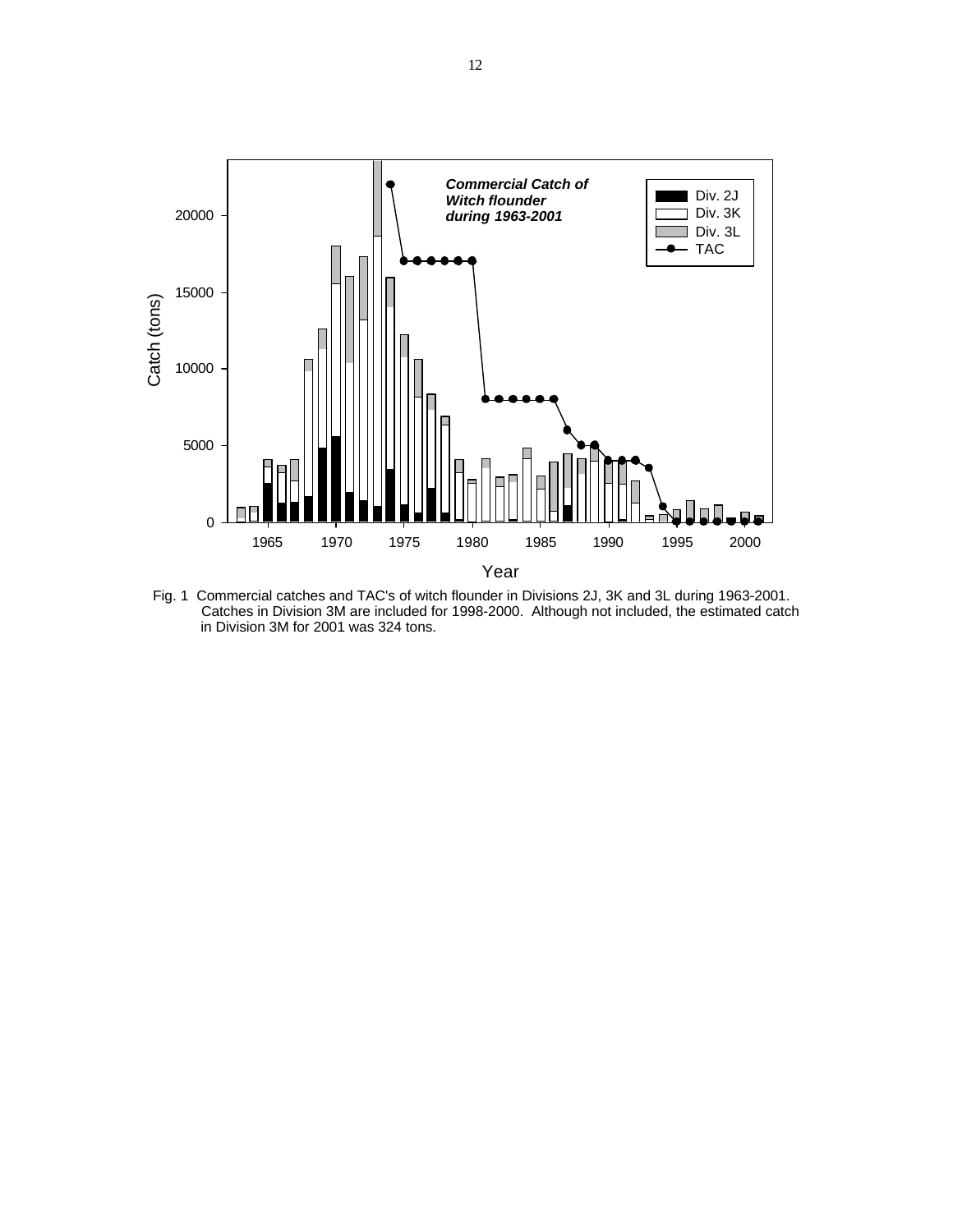

Fig. 2 Weight (kg) per set of Witch flounder from Canadian surveys in NAFO Divisions 2J, 3K and 3L during fall 2001 .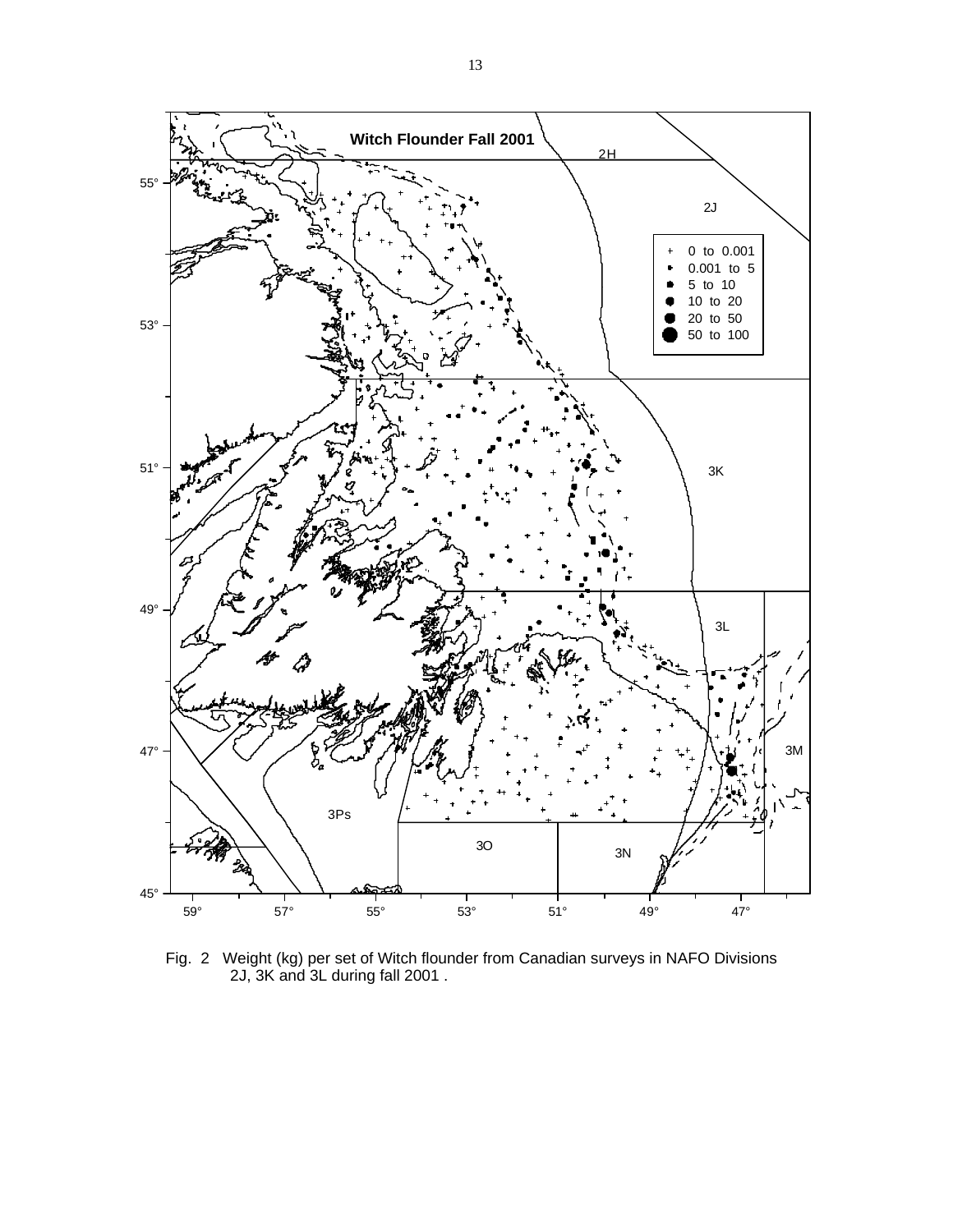

Fig. 3 Biomass (tons) and abundance (000s) of witch flounder by division from Canadian surveys in Div. 2J, 3K and 3L during 1977-2001. Data based on Campelen trawl catch equivalents.